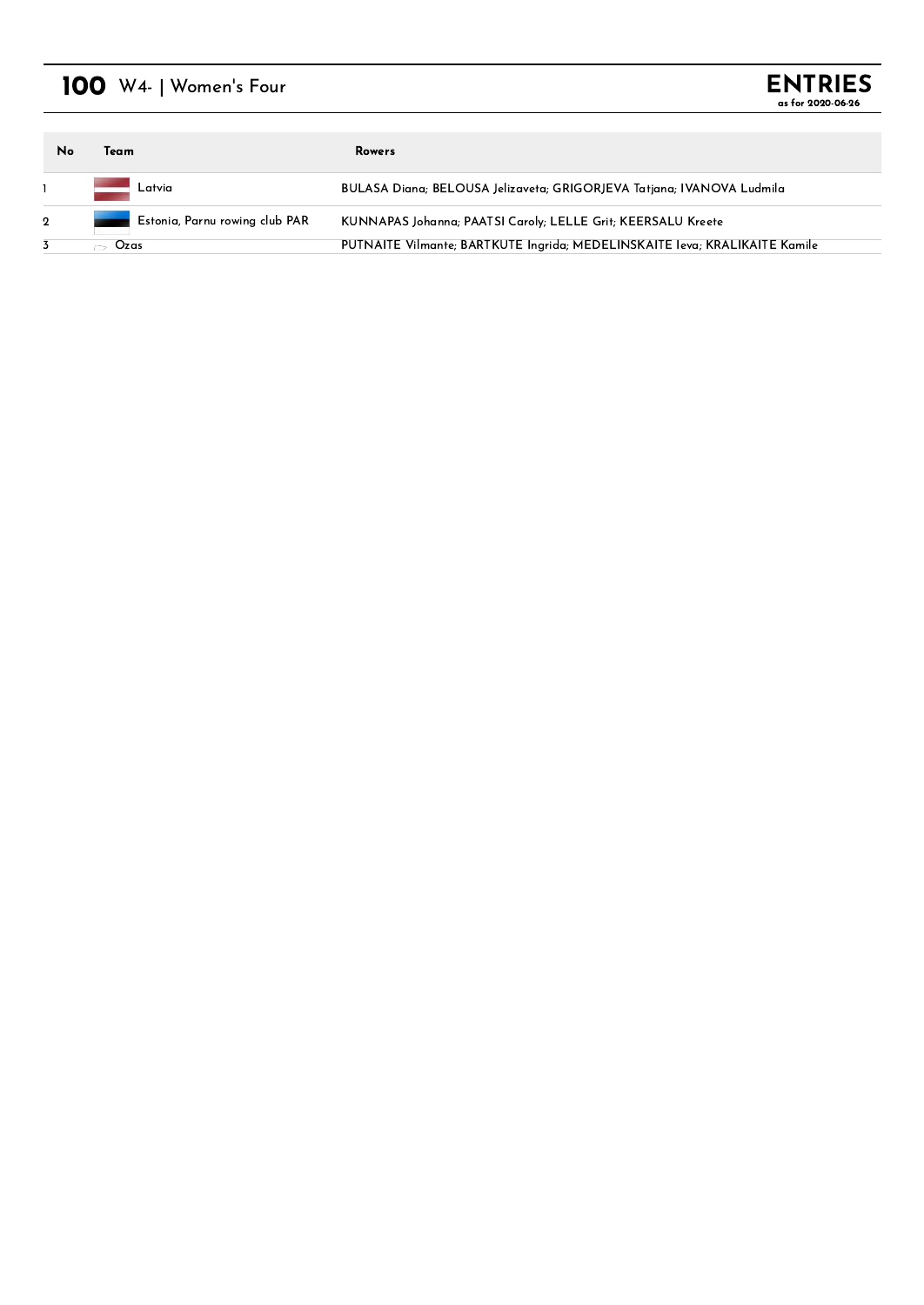# 101 W1x | Women's Single Sculls



| No | Team |                                                         | <b>Rowers</b>                 |
|----|------|---------------------------------------------------------|-------------------------------|
| 1  |      | <b>VMSC-GLORIA</b>                                      | KAZLAUSKAITE Martyna          |
| 2  |      | Lithuania                                               | SENKUTE Viktorija             |
| 3  |      | Kauno r. sporto mokykla - Irklavimo<br>klubas Favoritas | <b>RIMKUTE Dovile</b>         |
| 4  |      | Latvia                                                  | <b>FRANCKEVICA Evita</b>      |
| 5  |      | <b>VILJANDI RC/ ESTONIA</b>                             | DIMITRIJEV Helene             |
| 6  |      | <b>VILJANDI RC/ ESTONIA</b>                             | <b>ENDREKSON Gerli</b>        |
| 7  |      | Kauno sporto mokykla Bangputys                          | <b>GINEVICIUTE Agne</b>       |
| 8  |      | Kauno sporto mokykla Bangputys                          | <b>JUZENAITE Ugne</b>         |
| 9  |      | Trakai                                                  | <b>SALTYTE MASILIONE Ling</b> |
| 10 |      | Trakai                                                  | <b>ADOMAVICIUTE leva</b>      |
| Ħ  |      | Trakai                                                  | <b>VALCIUKAITE Milda</b>      |
| 12 |      | AZS Warszawa                                            | DOBRZELAK-LEMANCZYK Krystyna  |
| 13 |      | Latvia                                                  | LEVINOKA Violeta              |
| 14 |      | Latvia                                                  | <b>RUMPE Laine</b>            |
| 15 |      | Latvia                                                  | <b>VELICKO Ance</b>           |
| 16 |      | WIR Ilawa Rowing Club                                   | JOZEFOWICZ PAULINA            |
| 17 |      | Rowing Club Tallinn 1                                   | <b>LAANE Liisa-Marie</b>      |
| 18 |      | Rowing Club Tallinn 2                                   | JARVSOO Katariina-Johanna     |
| 19 |      | Rowing and Canoening Club Tartu                         | <b>KOLLO Rachel</b>           |
| 20 |      | Rowing and Canoening Club Tartu                         | <b>LUTS Sigrid</b>            |
| 21 |      | Rowing and Canoening Club Tartu                         | <b>GRIGOREVA Ekaterina</b>    |
| 22 |      | MSG SASS, Latvia                                        | POHEVICA Laura                |
| 23 |      | Germany, Potsdam                                        | <b>KOTITZ Anni</b>            |
| 24 |      | Germany, Potsdam                                        | TEICHMANN Ineke               |
| 25 |      | Estonia, Parnu rowing club PAR 1                        | <b>JAANSON</b> Greta          |
| 26 |      | Estonia, Parnu rowing club PAR 2                        | JARVOJA Kelli                 |
| 27 |      | Estonia, Parnu rowing club PAR 3                        | <b>MITT Liisu</b>             |
| 28 |      | Estonia, Parnu rowing club PAR 4                        | <b>KUUTS Nora</b>             |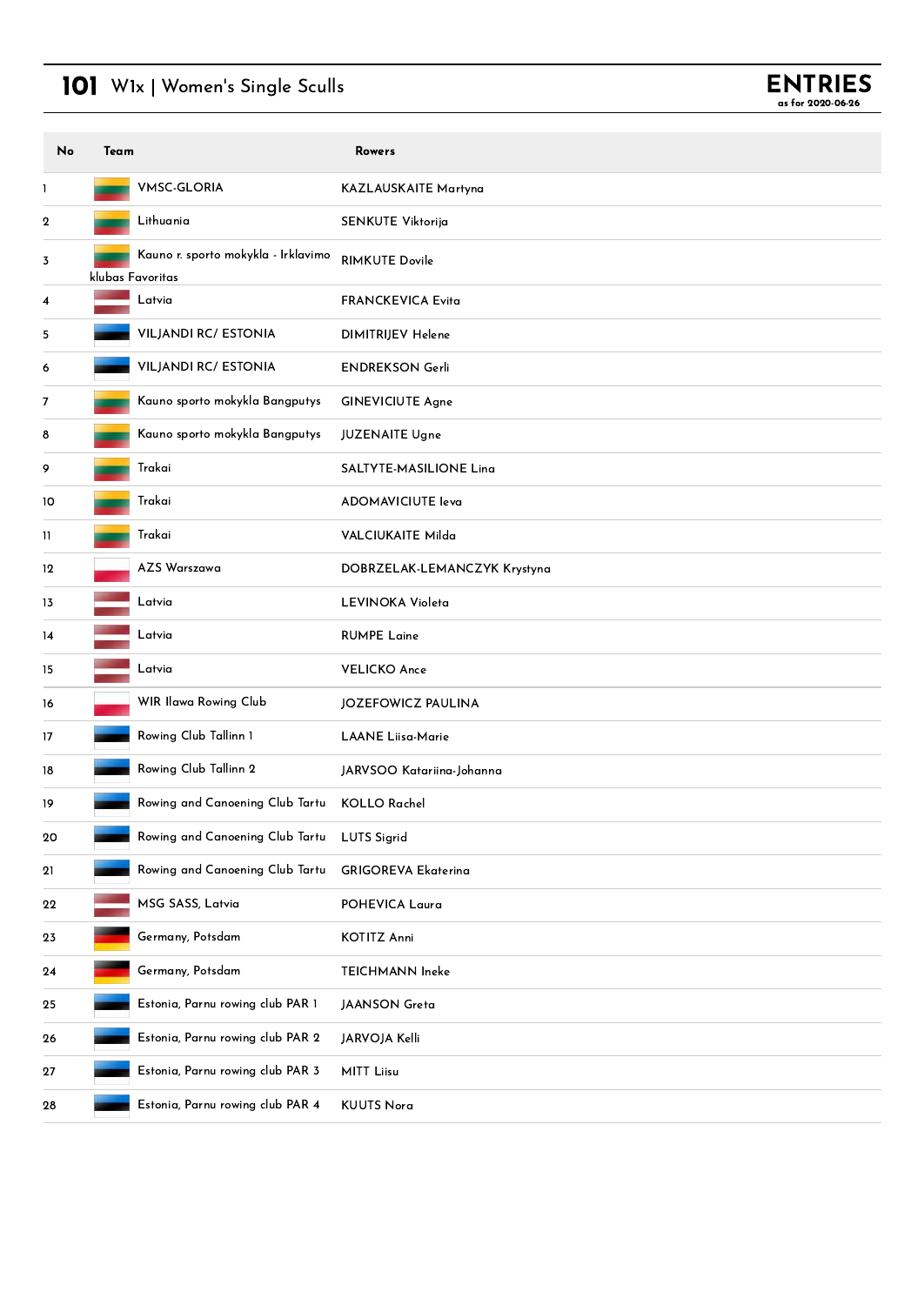## 102 M1x | Men's Single Sculls



| No          | Team |                                                         | <b>Rowers</b>                 |
|-------------|------|---------------------------------------------------------|-------------------------------|
| 1           |      | Siauliai                                                | <b>VAITKEVICIUS Martynas</b>  |
| $\mathbf 2$ |      | Siauliai                                                | <b>JUKNA Eimantas</b>         |
| 3           |      | Klaipedos irklavimo centras                             | RAZMA Ramunas                 |
| 4           |      | Klaipedos irklavimo centras                             | <b>GRIKPEDIS Vilius</b>       |
| 5           |      | Klaipedos irklavimo centras                             | <b>VOLKOVAS Benas</b>         |
| 6           |      | Klaipedos irklavimo centras                             | <b>KATKUS Aironas</b>         |
| 7           |      | Klaipedos irklavimo centras                             | SAPARAVICIUS Jonas            |
| 8           |      | Klaipedos irklavimo centras                             | <b>UBARTAS Eimantas</b>       |
| 9           |      | Trakai                                                  | <b>USCILA Modestas</b>        |
| 10          |      | Trakai                                                  | <b>STREIMIKIS Antanas</b>     |
| Ш           |      | <b>VMSC</b>                                             | <b>PAUNKSNIS Benas</b>        |
| 12          |      | VMSC-8+                                                 | <b>BINKIS Irvydas</b>         |
| 13          |      | Lithuania                                               | <b>RITTER Saulius</b>         |
| 14          |      | Kauno sporto mokykla Bangputys                          | <b>BIELIAUSKAS Giedrius</b>   |
| 15          |      | Kauno sporto mokykla Bangputys                          | <b>KELMELIS Arnedas</b>       |
| 16          |      | Kauno sporto mokykla Bangputys                          | <b>KELMELIS Armandas</b>      |
| 17          |      | Kauno sporto mokykla Bangputys                          | <b>GALISANSKIS Zygimantas</b> |
| 18          |      | Kauno sporto mokykla Bangputys                          | <b>JUSKEVICIUS Povilas</b>    |
| 19          |      | Kauno sporto mokykla Bangputys                          | <b>JAKUBAUSKAS Rokas</b>      |
| 20          |      | Kauno sporto mokykla Bangputys                          | <b>GREIVYS Aidas</b>          |
| 21          |      | Kauno sporto mokykla Bangputys                          | <b>VOZNIKAS Arnoldas</b>      |
| 22          |      | RC KALEV, Parnu                                         | POOLAK JOHAN                  |
| 23          |      | RC KALEV, Parnu                                         | PARGMA ROMEO                  |
| 24          |      | Tartu University Sport Club                             | <b>KIIVER Kaarel</b>          |
| 25          |      | Estonia                                                 | <b>KUSHTEYN Mikhail</b>       |
| 26          |      | <b>VILJANDI RC/ ESTONIA</b>                             | <b>MUISTE Leo</b>             |
| 27          |      | Kauno r. sporto mokykla - Irklavimo<br>klubas Favoritas | <b>KUSKEVICIUS Justas</b>     |
| 28          |      | Birstono sporto centras                                 | <b>VAITKEVICIUS Tadas</b>     |
| 29          |      | MSG SASS, Latvia                                        | <b>LUBGANS Ansis</b>          |
| 30          |      | WIR Ilawa Rowing Club                                   | PRZYBYSZEWSKI Aleksander      |
| 31          |      | Rowing Club Tallinn 1                                   | TIMMUSK Uku-Siim              |
| 32          |      | Rowing Club Tallinn 2                                   | LINDSALU Kristjan             |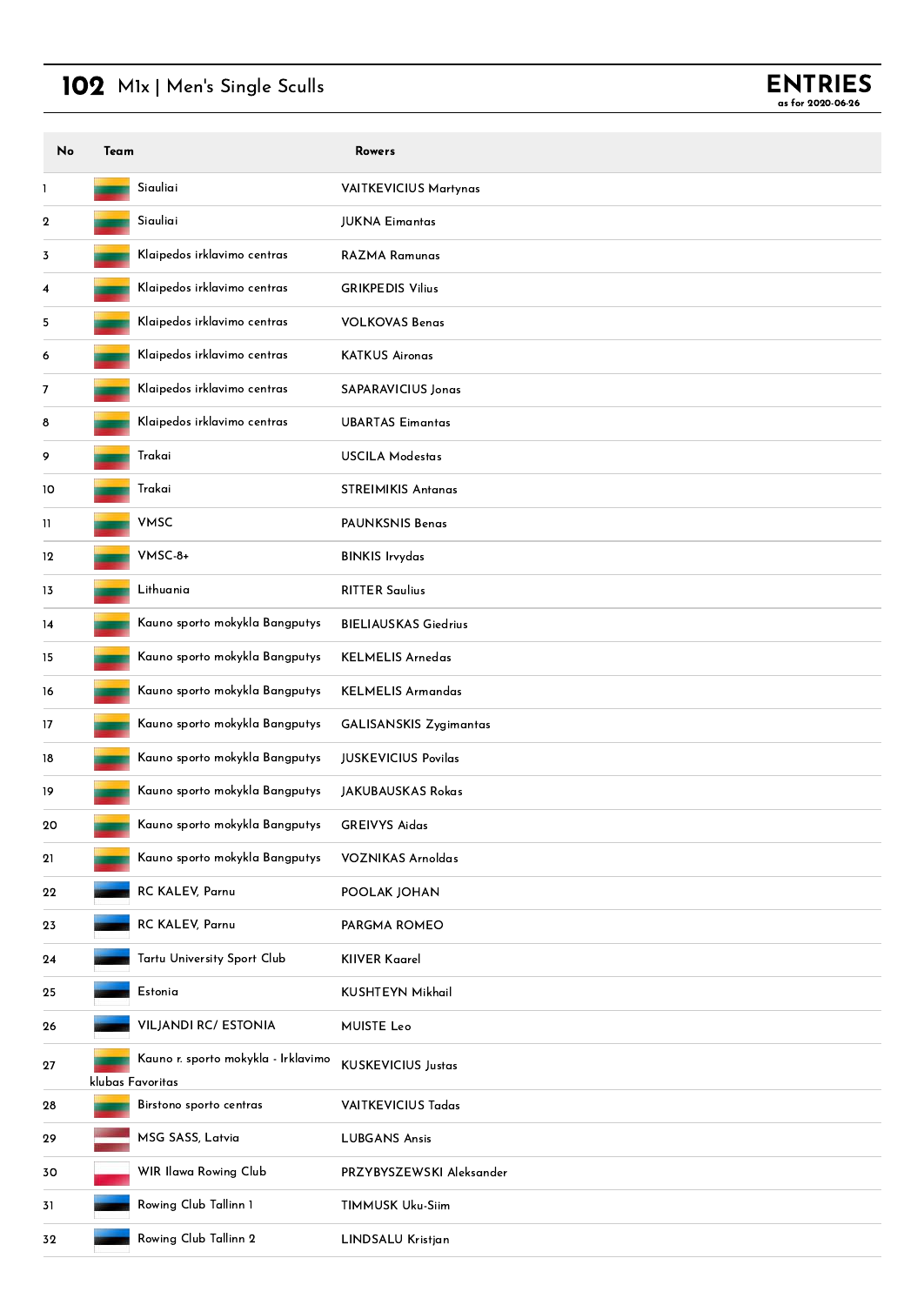| 33 | Rowing Club Tallinn 3                           | KLEIN Jaan-Sander                 |
|----|-------------------------------------------------|-----------------------------------|
| 34 | Latvia                                          | <b>KUKSA Egils</b>                |
| 35 | Latvia                                          | <b>VERPAKOVSKIS Tits Ralfs</b>    |
| 36 | Latvia                                          | <b>RUGELIS Oskars Ansis</b>       |
| 37 | Latvia                                          | <b>KRUMINS Krists Tomass</b>      |
| 38 | Rowing and Canoening Club Tartu                 | <b>GRIGOREV Maksim</b>            |
| 39 | Rowing and Canoening Club Tartu LEHEMETS Hannes |                                   |
| 40 | Poland                                          | <b>SYNOWIEC Michal</b>            |
| 41 | Poland                                          | <b>WIECHEC Thomas</b>             |
| 42 | Poland                                          | HYZOPSKI Hubert                   |
| 43 | Germany, Potsdam                                | <b>IMADI</b> Janus                |
| 44 | Estonia, Parnu rowing club PAR 1                | <b>NURM Bertty</b>                |
| 45 | Estonia, Parnu rowing club PAR 2                | <b>KIRADI Mark</b>                |
| 46 | Jelgava BJSS1                                   | <b>TIMBORS Janis</b>              |
| 47 | Jelgava BJSS2                                   | <b>MEDNIS Romeo</b>               |
| 48 | Jelgava BJSS3                                   | <b>DERVINS Oskars</b>             |
| 49 | Latvia                                          | <b>PUPINS Marks Lotars</b>        |
| 50 | Latvia                                          | <b>PUPINS STRAUTINS Krisjanis</b> |
| 51 | Lithuania                                       | <b>MARCINKEVICIUS Mantas</b>      |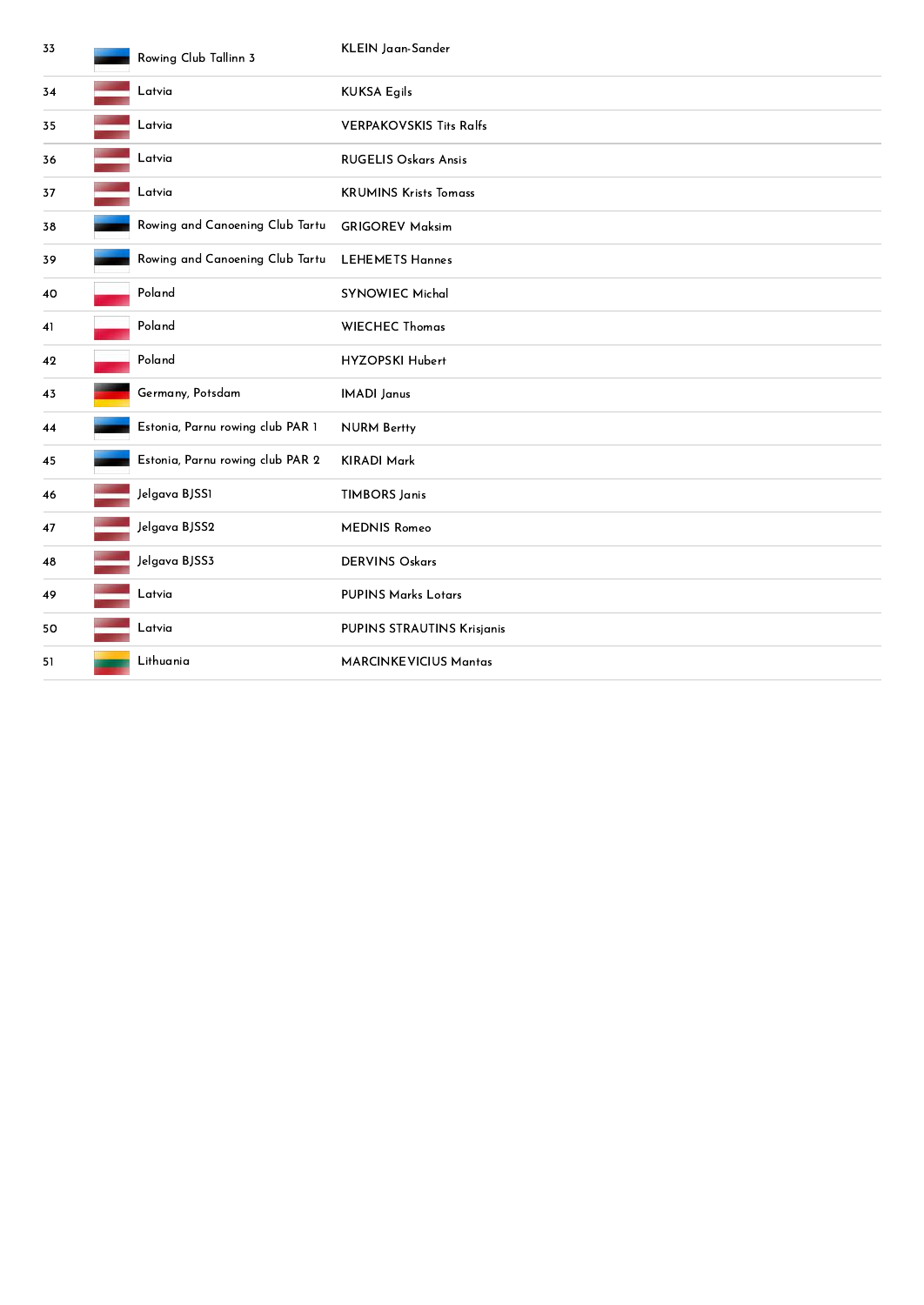## M2- <sup>|</sup> Men's Pair

| No | Team |                                                         | <b>Rowers</b>                                |
|----|------|---------------------------------------------------------|----------------------------------------------|
| L  |      | Kauno r. sporto mokykla - Irklavimo<br>klubas Favoritas | STANKUNAS Dovydas; STANKUNAS Domantas        |
| 2  |      | Kauno r. sporto mokykla - Irklavimo<br>klubas Favoritas | <b>VENSKUNAS Arnas; LODA Simonas</b>         |
| 3  |      | Irklavimo klubas Gintarinis irklas                      | AVLOSEVICIUS RAIMONDAS; LAUCEVICIUS EIMANTAS |
| 4  |      | <b>VILJANDI RC/ ESTONIA</b>                             | <b>ORAS Rainer</b> ; RAUBA Arved             |
| 5  |      | Kauno sporto mokykla Bangputys                          | <b>JUSKEVICIUS Mantas; STANKUNAS Povilas</b> |
| 6  |      | Siauliai                                                | <b>AUSBIKAVICIUS Saulius: KIRDA Paulius</b>  |
| 7  |      | Klaipedos irklavimo centras                             | <b>GALDIKAS Adelaras; ROMERIS Deimantas</b>  |
| 8  |      | Germany, Potsdam                                        | <b>TIRREL Tobias; PAUL Marvin</b>            |
| 9  |      | Latvia                                                  | FEDUKOVICS Otto; VELICKO Toms                |
| 10 |      | Rowing and Canoening Club Tartu                         | <b>TAMM Taavi</b> ; UIBO Markus              |
| 11 |      | Estonia, Parnu rowing club PAR 1                        | RAHUOJA Martin; KODASMA Marqus               |
| 12 |      | Estonia, Parnu rowing club PAR 2                        | TAMJARV Raiko-Taave; JOESAAR Rasmus          |
| 13 |      | Estonia, Parnu rowing club PAR 3                        | MAEOTS Kristofer; LIIER Magnar               |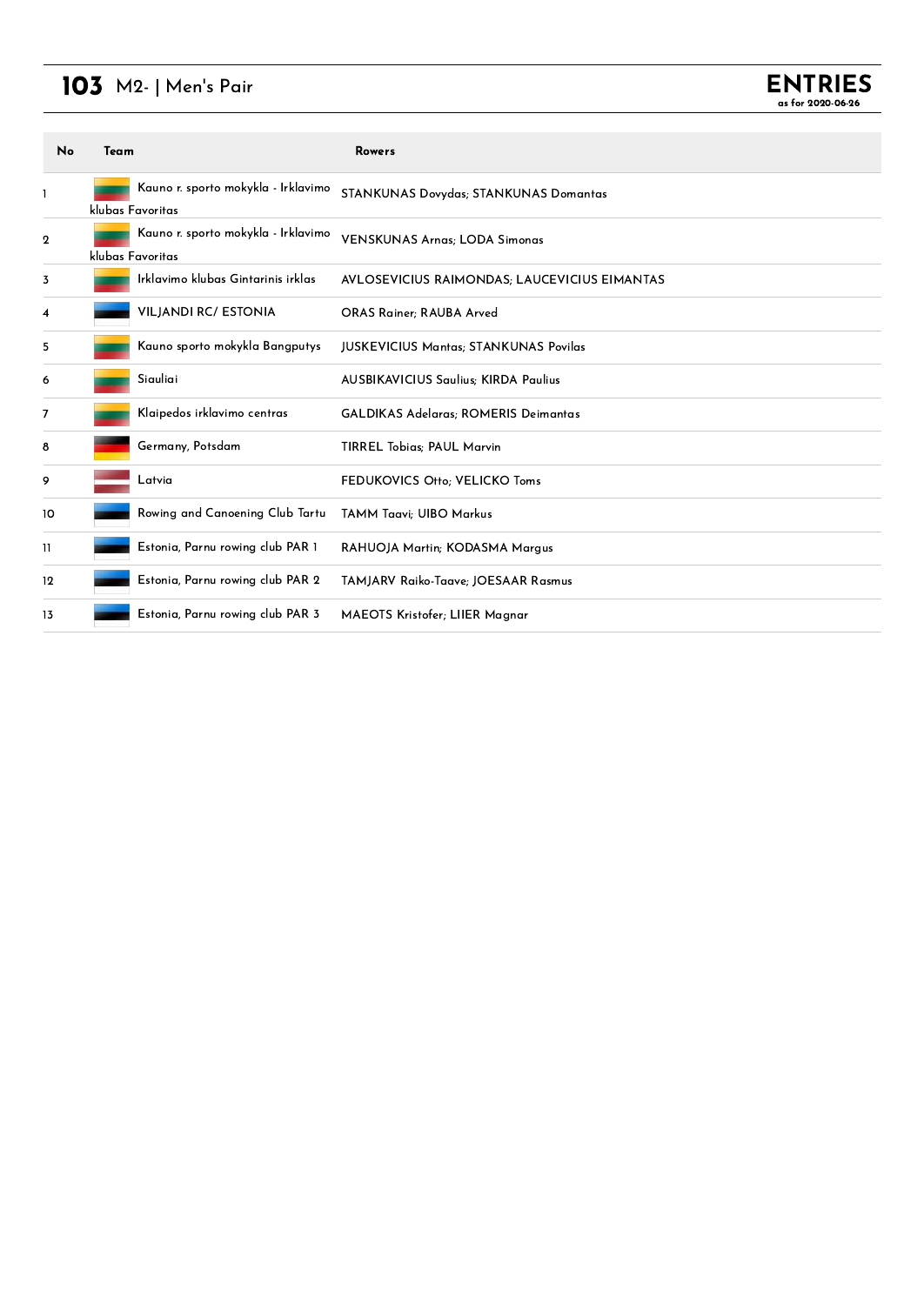### 104 M2x | Men's Double Sculls

| No | Team    |                                                         | Rowers                                         |
|----|---------|---------------------------------------------------------|------------------------------------------------|
| 1  |         | Rowing and Canoening Club Tartu                         | MUDA Rein; JALAKAS Mark-Theodor                |
| 2  |         | Poland                                                  | SEROKA Dawid; CHROSCIELEWSKI Dawid             |
| 3  |         | <b>VMSC-GLORIA</b>                                      | MATUSEVICIUS Augustinas; ILONIS Saulius        |
| 4  |         | Lithuania                                               | <b>CERNEVICIUS Paulius; MAROCKA Domantas</b>   |
| 5  |         | Lithuania                                               | PRUSINSKAS Virgilijus; MASANAUSKAS Titas       |
| 6  |         | VMSC-Regata                                             | PREIDYS Kasparas; JAKUBOVSKIJ Domantas         |
| 7  |         | LOTTO Bydgostia                                         | WACHOWICZ Dawid; KRZEWINSKI Radoslaw           |
| 8  |         | Latvia                                                  | <b>DULBINSKIS Norberts; SKUTANS Arturs</b>     |
| 9  |         | Kauno sporto mokykla Bangputys                          | <b>NOREIKA Rojus; VALASEVICIUS Benas</b>       |
| 10 |         | Kauno sporto mokykla Bangputys                          | LISAUSKAS Karolis; KUZMENKO Arnoldas           |
| H  |         | Kauno sporto mokykla Bangputys                          | DZIAUGYS Martynas; ADOMAVICIUS Aurimas         |
| 12 |         | Kauno sporto mokykla Bangputys                          | JANCIONIS Dominyk; NEMERAVICIUS Dovydas        |
| 13 |         | Kauno r. sporto mokykla - Irklavimo<br>klubas Favoritas | <b>KAZOKAITIS Titas; VIRSUTIS Arijus</b>       |
| 14 |         | Birstono sporto centras                                 | DAUNORAVICIUS Ignas; CERNEVICIUS Matas         |
| 15 | centras | Kupiskio kuno kulturos ir sporto                        | RIAUBA Domantas; SLAPELIS Tautvydas            |
| 16 |         | Siauliai                                                | <b>BALIUTAVICIUS Tadas: DAUNORAS Dzeraldas</b> |
| 17 |         | Trakai                                                  | BAREIKA Donatas; GOLYSENKO Dominykas           |
| 18 |         | WIR Ilawa Rowing Club                                   | <b>GRABINSKI Maksymilian; RYS Jakub</b>        |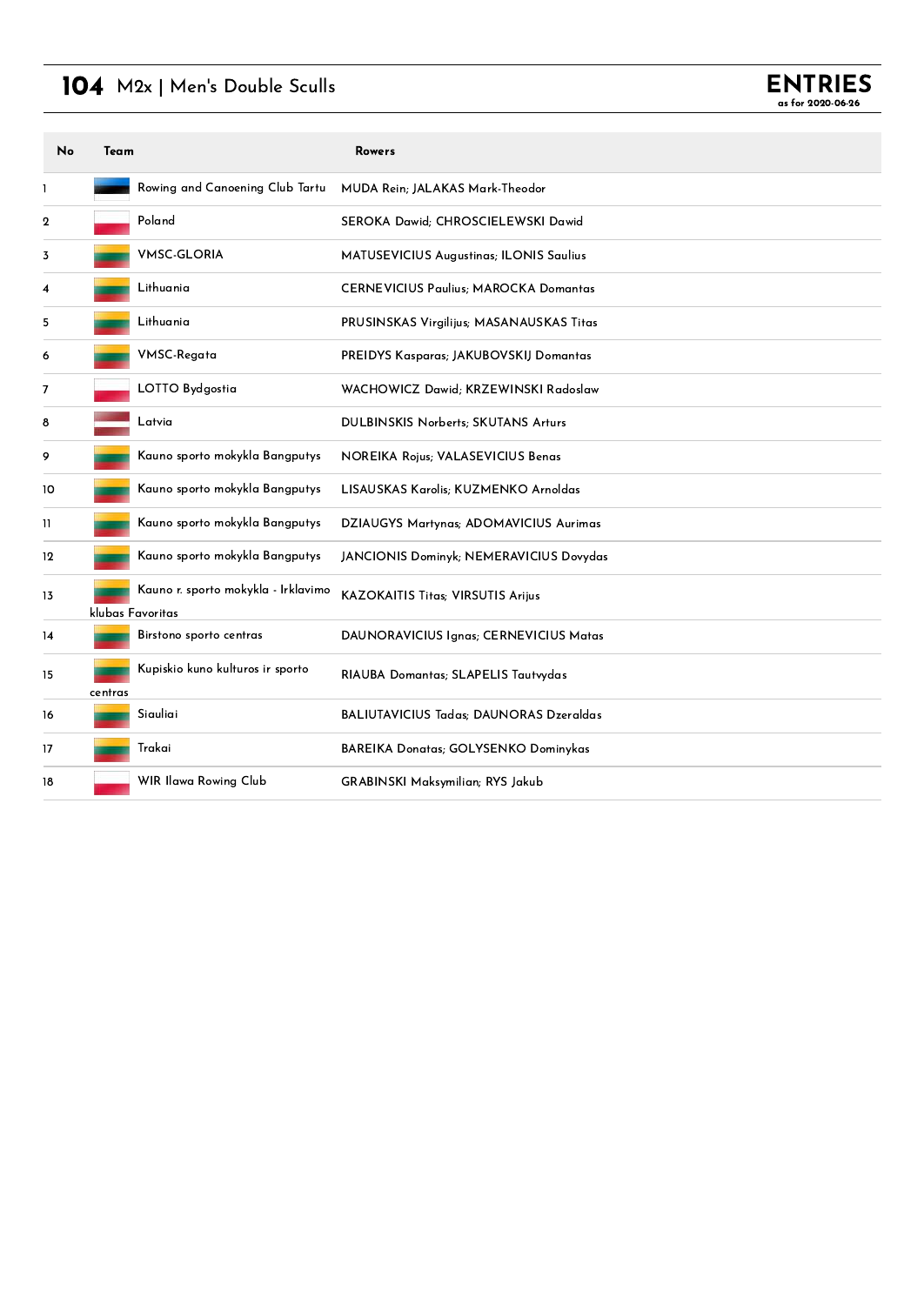## 105 LW1x | Lightweight women's single sculls



| No             | Team |                                | Rowers             |
|----------------|------|--------------------------------|--------------------|
|                |      | Kauno sporto mokykla Bangputys | MAIZVILAITE Egle   |
| $\overline{2}$ |      | VMSC-8+                        | KOMARAITE Julija   |
| 3              |      | WIR Ilawa Rowing Club          | JOZEFOWICZ PAULINA |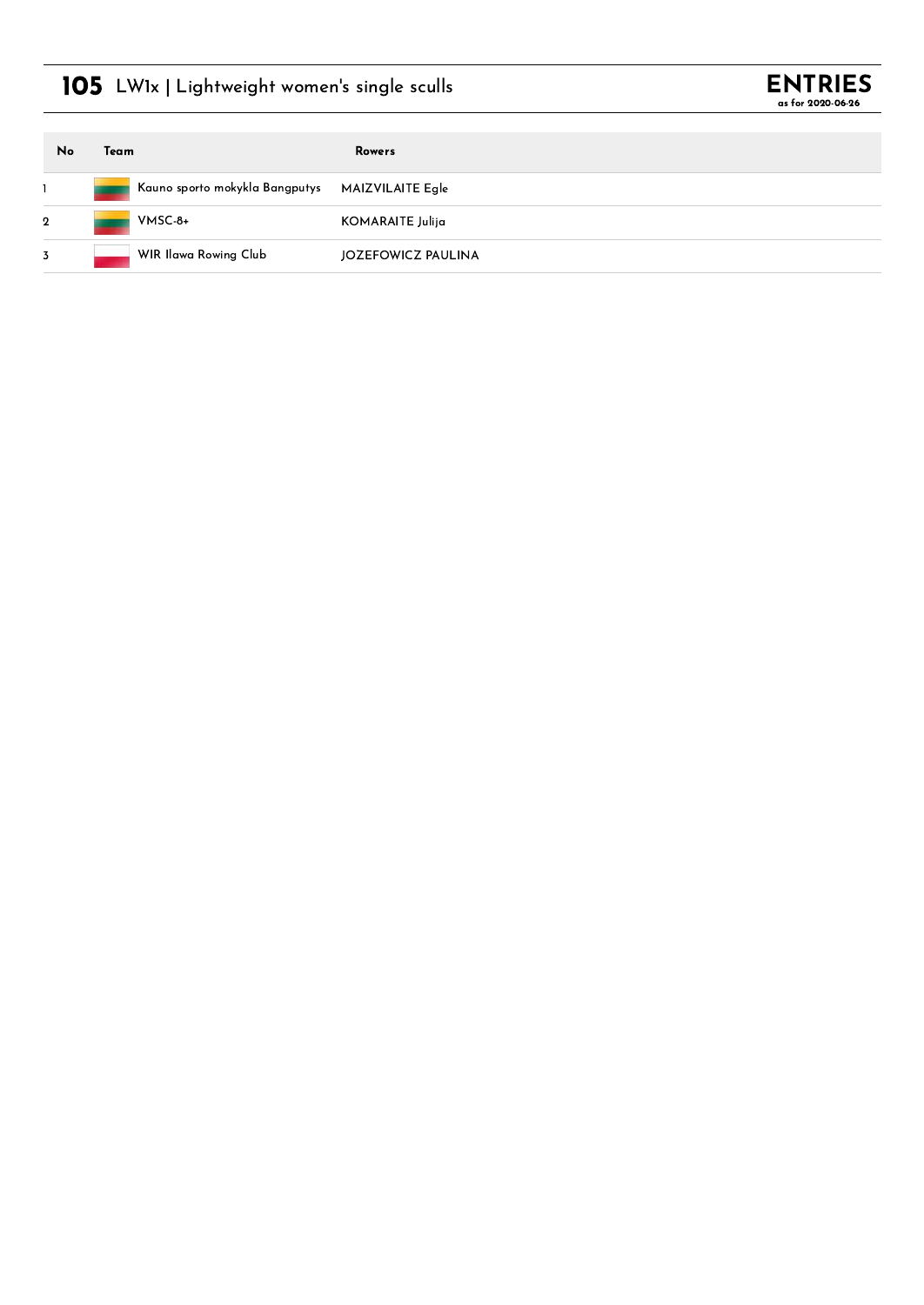## 106 W2- <sup>|</sup> Women's Pair



| <b>No</b>        | Team             |                                     | Rowers                                        |
|------------------|------------------|-------------------------------------|-----------------------------------------------|
|                  |                  | LOTTO Bydgostia                     | BORZYSZKOWSKA Zofia; SEMRAU Kornelia          |
| $\boldsymbol{2}$ | klubas Favoritas | Kauno r. sporto mokykla - Irklavimo | MARINICIUTE leva; VASKEVICIUTE Guste          |
| $\overline{3}$   |                  | Germany, Potsdam                    | FICHER Franziska; KERSTAN Klara               |
| $\overline{4}$   |                  | Germany, Potsdam                    | <b>SCHADE Louisa: OBENAUS Gerlinde</b>        |
| 5                |                  | Trakai                              | <b>KRALIKAITE Kamile</b> ; MEDELINSKAITE leva |
| 6                |                  | Trakai                              | <b>BARTKUTE Ingrida; PUTNAITE Vilmante</b>    |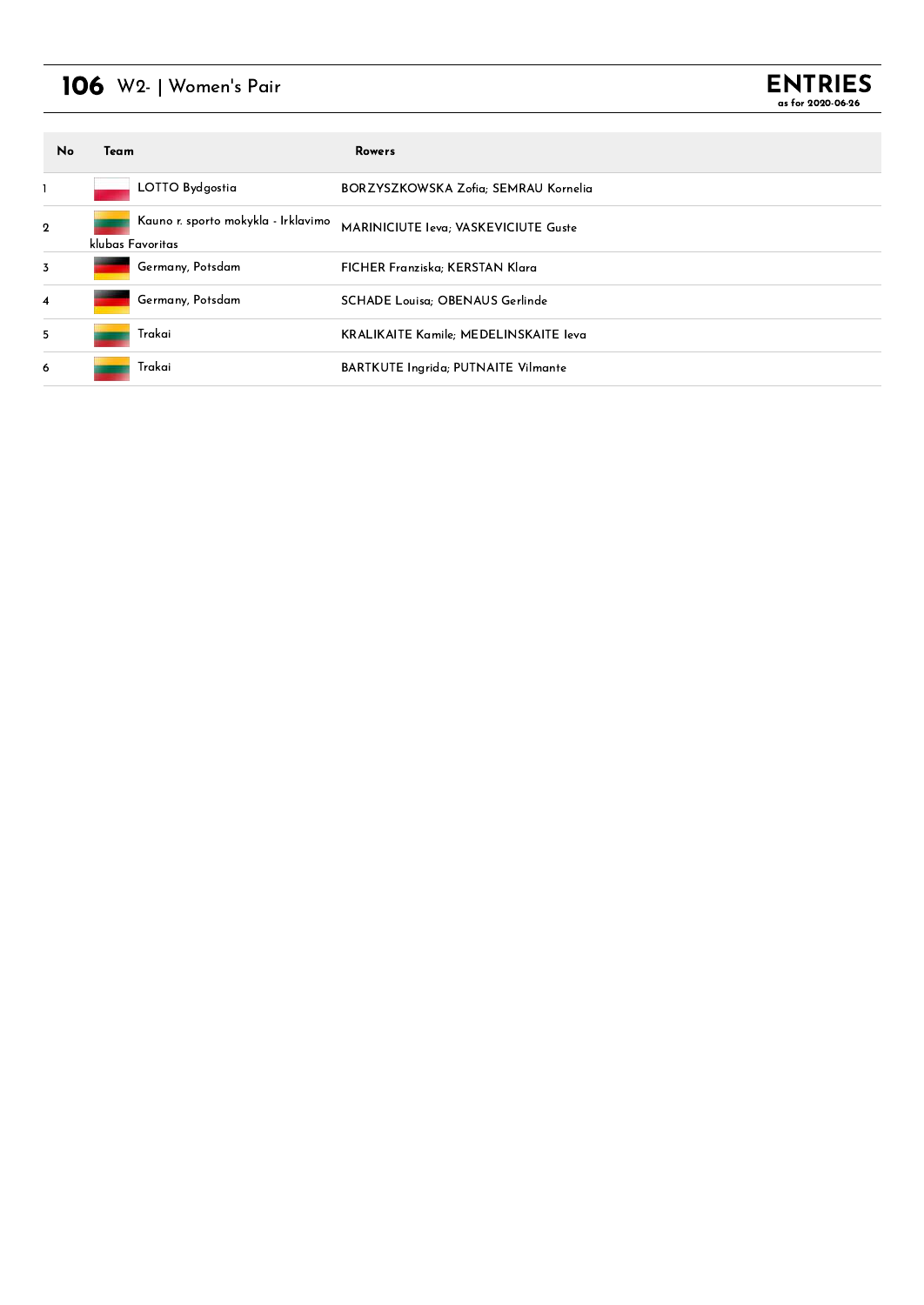## 107 LM1x | Lightweight Men's Single Sculls



| No               | Team |                                 | <b>Rowers</b>             |
|------------------|------|---------------------------------|---------------------------|
| 1                |      | Kauno sporto mokykla Bangputys  | <b>CEPYS Aivaras</b>      |
| $\boldsymbol{2}$ |      | LOTTO Bydgostia                 | PACZKOWSKI Dariusz        |
| 3                |      | LOTTO Bydgostia                 | FRONTCZAK Mikolaj         |
| 4                |      | LOTTO Bydgostia                 | <b>SIKORSKI Piotr</b>     |
| 5                |      | LOTTO Bydgostia                 | <b>SZOSTAK Daniel</b>     |
| 6                |      | RC KALEV, Parnu                 | <b>KOPPEL ANDER</b>       |
| $\overline{7}$   |      | Rowing Club Tallinn             | <b>LIPINTSOV Aleksei</b>  |
| 8                |      | Rowing and Canoening Club Tartu | <b>ULE Ken-Markus</b>     |
| 9                |      | Rowing and Canoening Club Tartu | <b>LOOT Elar</b>          |
| 10               |      | Rowing and Canoening Club Tartu | <b>SIIMAN Martin</b>      |
| $\mathbf{1}$     |      | Jelgava BJSS                    | <b>SAMSONOVS Nikita</b>   |
| 12               |      | WIR Ilawa Rowing Club           | JEZYNSKI Mateusz          |
| 13               |      | Trakai                          | <b>NESCERENKO Arturas</b> |
| 14               |      | Kauno sporto mokykla Bangputys  | <b>DAUGELA Elijus</b>     |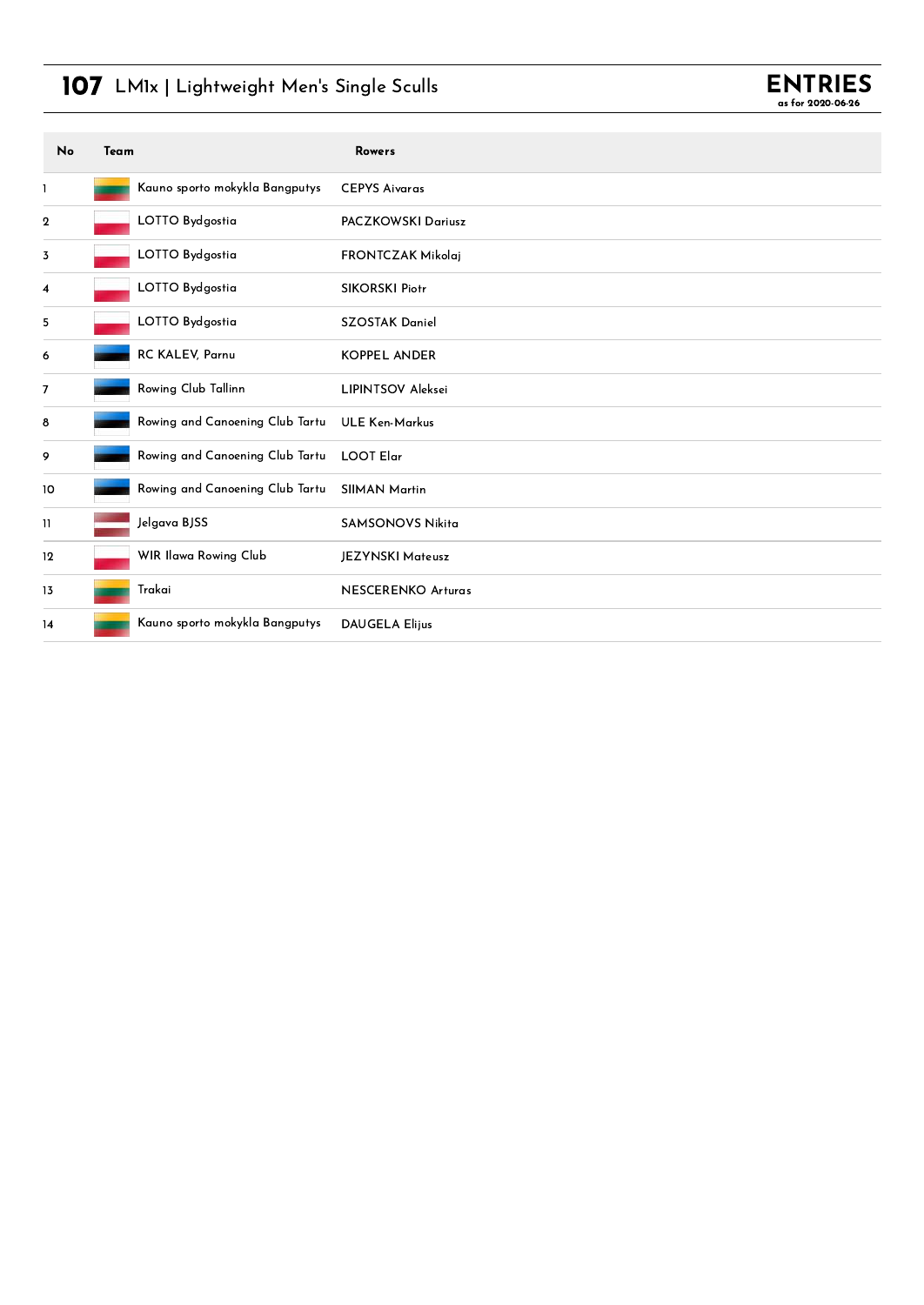## 108 W2x | Women's Double Sculls



| No               | Team |                                 | <b>Rowers</b>                                 |
|------------------|------|---------------------------------|-----------------------------------------------|
| 1                |      | WIR Ilawa Rowing Club           | SAGAN ALEKSANDRA; GAUDYN ZUZANNA              |
| $\boldsymbol{2}$ |      | Kauno sporto mokykla Bangputys  | NABAZAITE Emilija; DAMBRAUSKAITE Mija         |
| 3                |      | Latvia                          | SVIRSKA Olga; BOLE Evita                      |
| 4                |      | Estonia, Parnu rowing club PAR  | ARON ANABEL, ALTTOA GRETE                     |
| 5                |      | <b>RC KALEV, Parnu</b>          | NOMMSALU JANE-RIIN; VILBASTE KADRI            |
| 6                |      | Siauliai                        | <b>BUDRYTE Domante; MIKALAUSKAITE Vytaute</b> |
| 7                |      | Klaipedos irklavimo centras     | SIMKUTE Karolina; KLUMBYTE Auguste            |
| 8                |      | Rowing and Canoening Club Tartu | LUTS Sigrid; TAMMI Eliise                     |
| 9                |      | Jelgava BJSS1                   | BAROVSKA Anete; FREIMANE Aleksandra           |
| 10               |      | Jelgava BJSS2                   | RUDMIEZE Monta Anna; BUMBIERE Kristine        |
| 11               |      | Jelgava BJSS3                   | MEIERE Ieva Kellija; KOKTA Sanija             |
| 12               |      | Lithuania                       | VALCIUKAITE Milda; ADOMAVICIUTE leva          |
| 13               |      | MSG SASS, Latvia                | NIEDRA Dinija Paula; KRONE Austra             |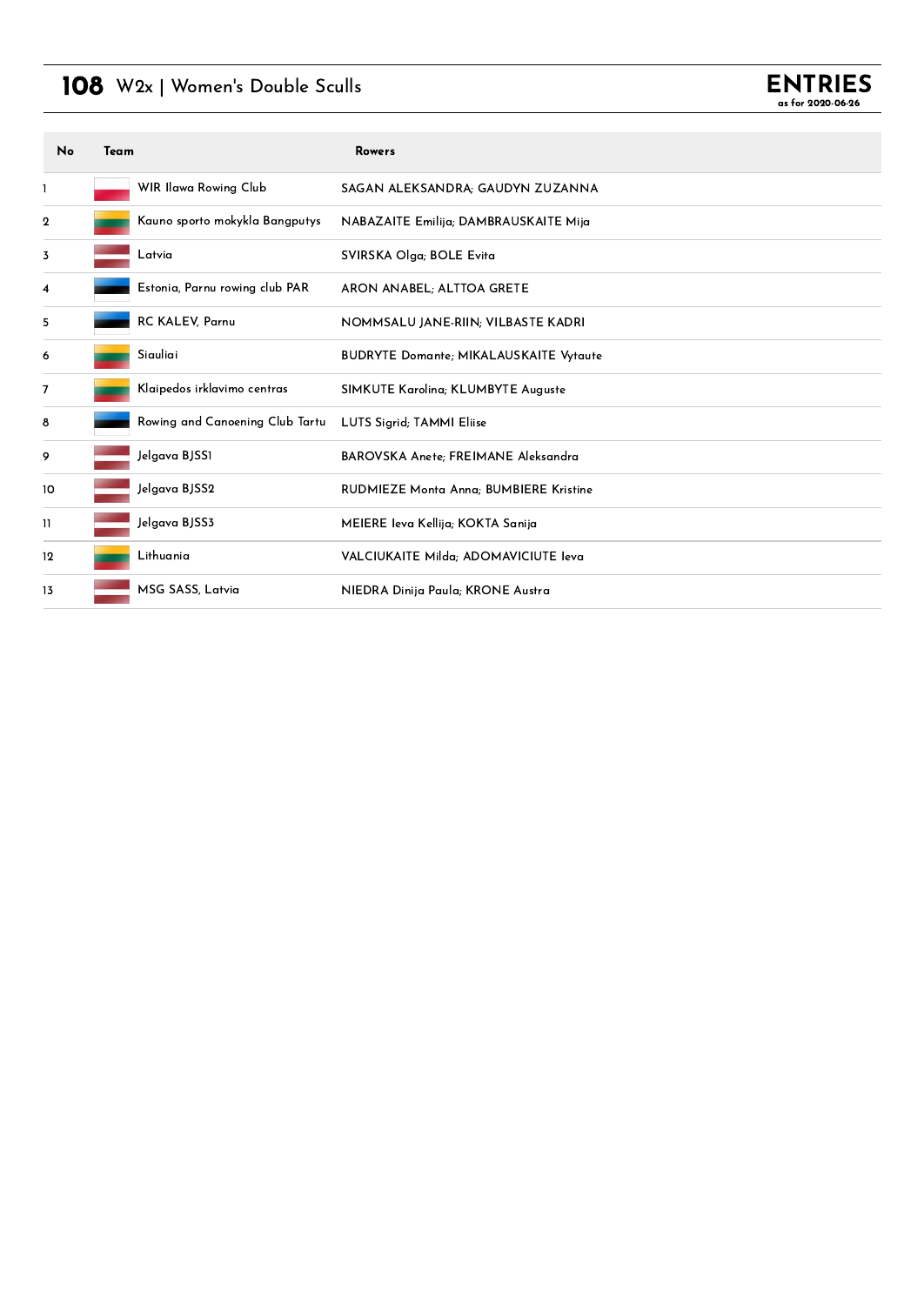## 109 M4- | Men's Four

| <b>ENTRIES</b>    |  |
|-------------------|--|
| as for 2020-06-26 |  |

| No | Team                                          | <b>Rowers</b>                                                               |
|----|-----------------------------------------------|-----------------------------------------------------------------------------|
|    | Klaipedos irklavimo centras<br><b>Provide</b> | BABARSKAS Edvardas; VENCKUS Valdas; MURAVJOV Artur; VAITKUNAS Tautvydas     |
|    | Klaipedos irklavimo centras                   | <b>BRUSOKAS Paulius: BABARSKAS Lings: URBONAS Ignas: SAPARAVICIUS Jonas</b> |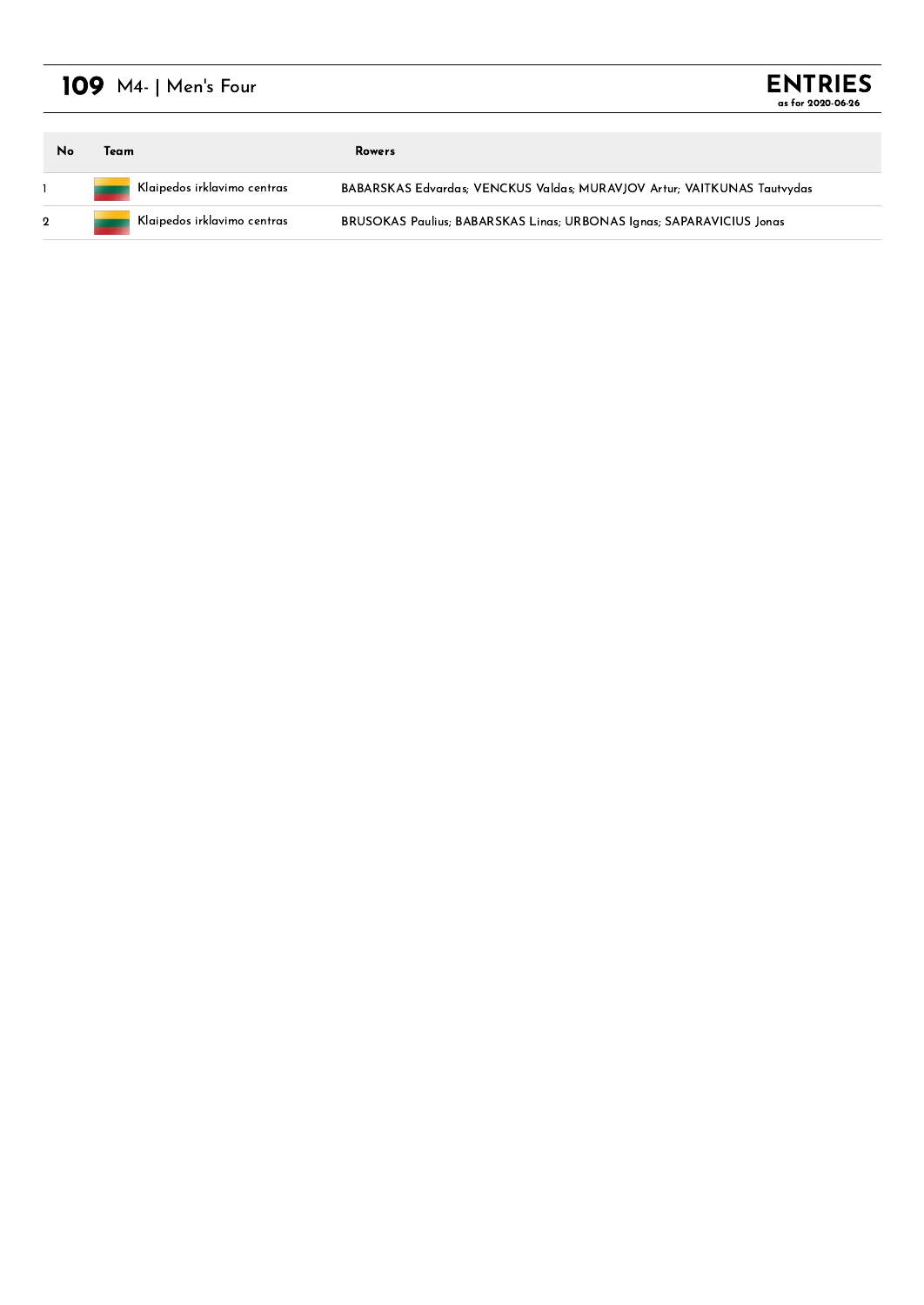### 110 W4x | Women's Quadruple Sculls



| No             | Team          |                                                         | Rowers                                                                        |
|----------------|---------------|---------------------------------------------------------|-------------------------------------------------------------------------------|
|                |               | LOTTO Bydgostia                                         | BLASZCZYK Monika; WASELA Paulina; SZCZERBA Zuzanna; KANIA Oliwia              |
| $\mathbf{2}$   |               | Kauno r. sporto mokykla - Irklavimo<br>klubas Favoritas | CERNAUSKAITE Migle; ULECKAITE Auguste; SABLINSKAITE Auguste; AUGLYTE Silvija  |
| $\overline{3}$ |               | Siauliai                                                | NAVICKAITE Roberta; ZILIONYTE Kamile; NAZARENKAITE Nomeda; MORKUNAITE Raminta |
| 4              |               | Poland                                                  | GREDEL Wiktoria: KOSIOREK Aleksandta: ZUKOWSKA Maria: KRYSTOCHOWICZ Adrianna  |
| 5              | $\rightarrow$ |                                                         | GINEVICIUTE Agne; JUZENAITE U; KAZLAUSKAITE Martyna; SENKUTE Viktorija        |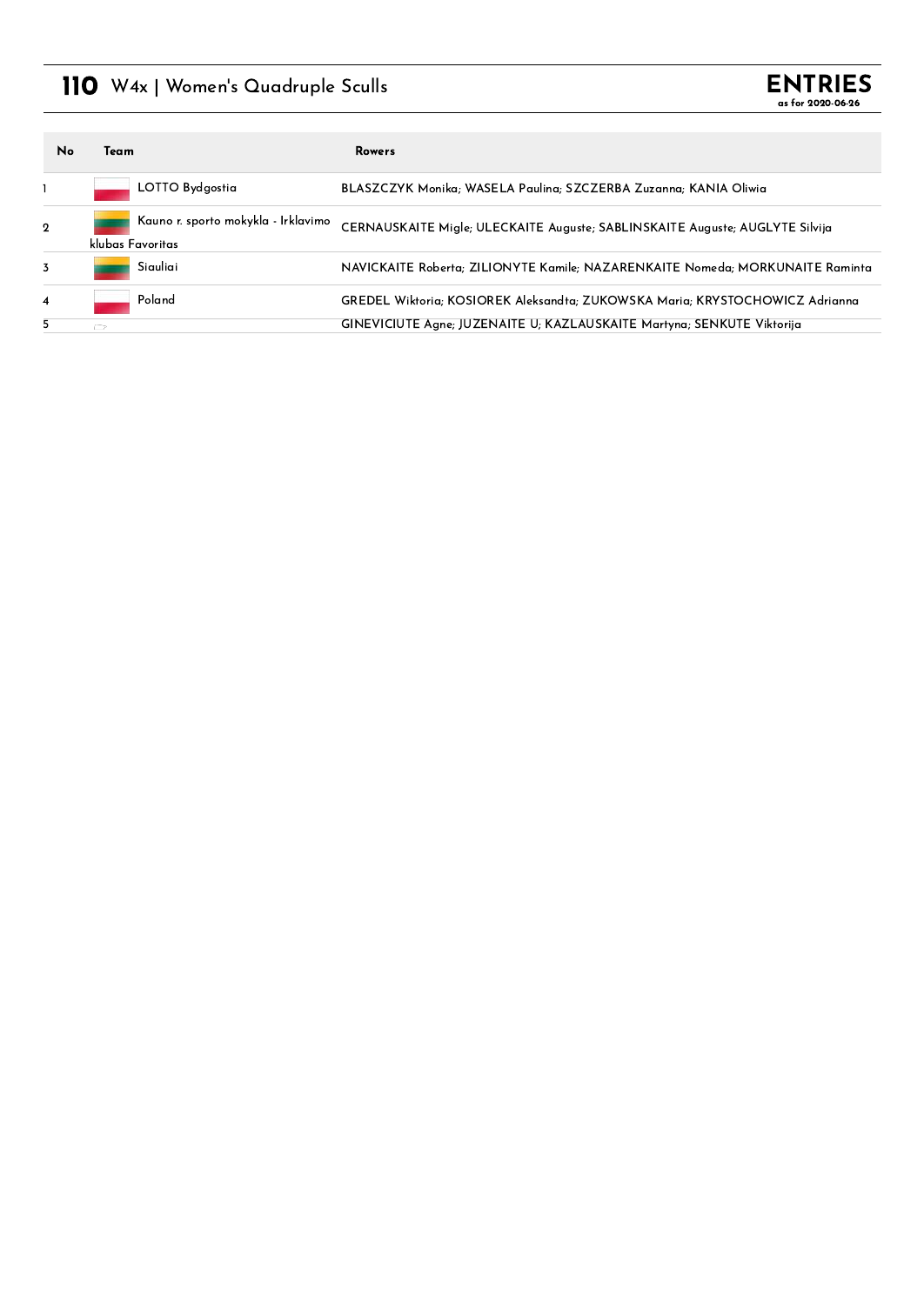## 111 W8+ | Women's Eight

| No | Team      | <b>Rowers</b>                                                                                                                                |
|----|-----------|----------------------------------------------------------------------------------------------------------------------------------------------|
|    | Lithuania | GRAZIENE Nijole; MAIER Rita; AGINTA PUNCULE Ilze; ORBITANE Renate; KAUFMANE Lolita;<br>LINE Renate; VOSU Ingrid; RIMKUS Vita; PASPARNE Iveta |

**ENTRIES** as for 2020-06-26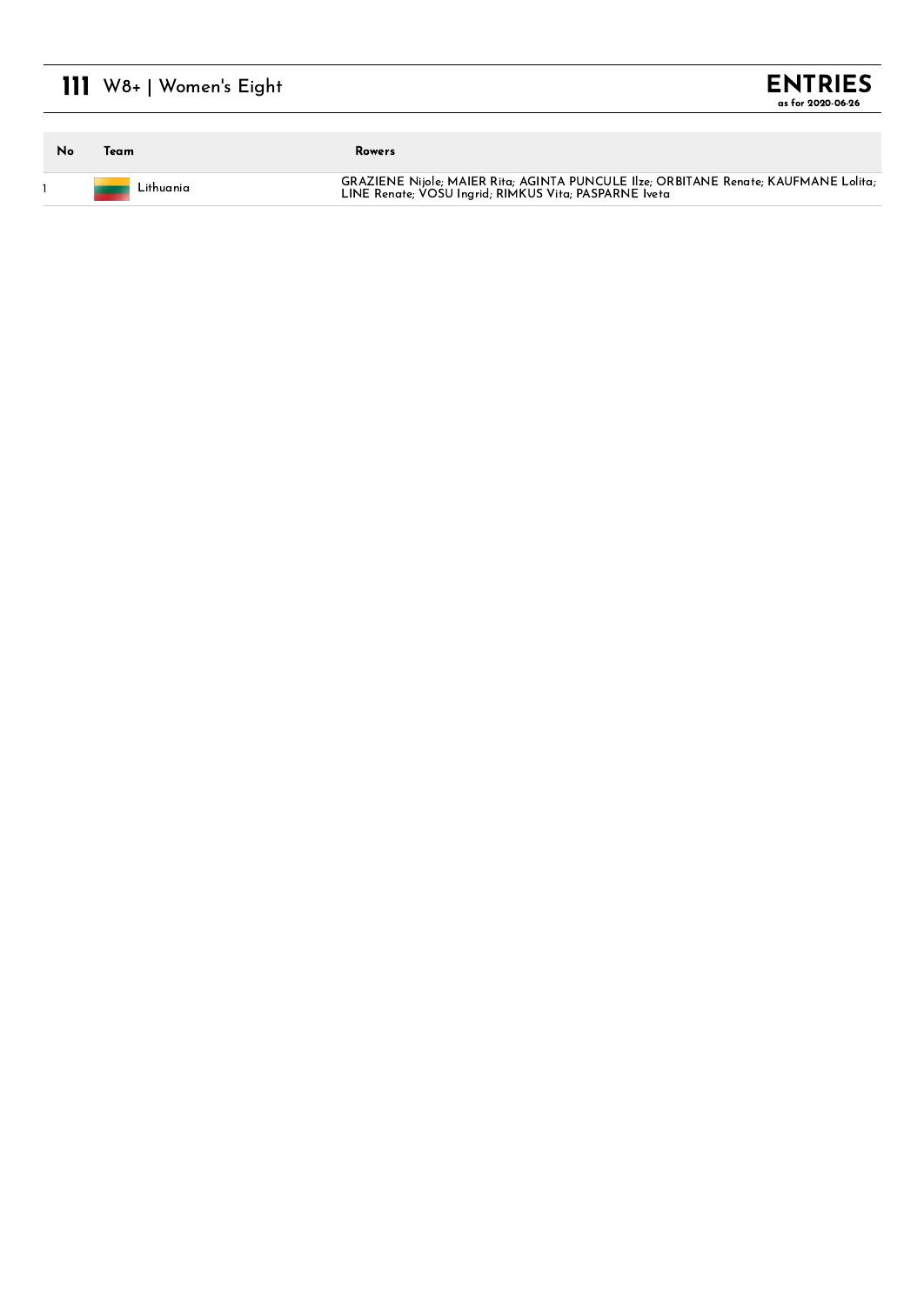## 112 LM2x | Lightweight Men's Double Sculls



| No           | Team                                        | Rowers                                        |
|--------------|---------------------------------------------|-----------------------------------------------|
|              | Trakai                                      | <b>KOZLOVSKIJ Daniel; BENDINSKIS Karolis</b>  |
| $\mathbf{2}$ | LOTTO Bydgostia                             | WACHOWICZ Dawid; WISNIEWSKI Wojciech          |
| 3            | Kupiskio kuno kulturos ir sporto<br>centras | <b>LAURINAVICIUS Simonas; BARONAS Nojus</b>   |
| 4            | Rowing Club Tallinn                         | <b>ORGSE Karl Kristofer; HOLOSTOHH Artiom</b> |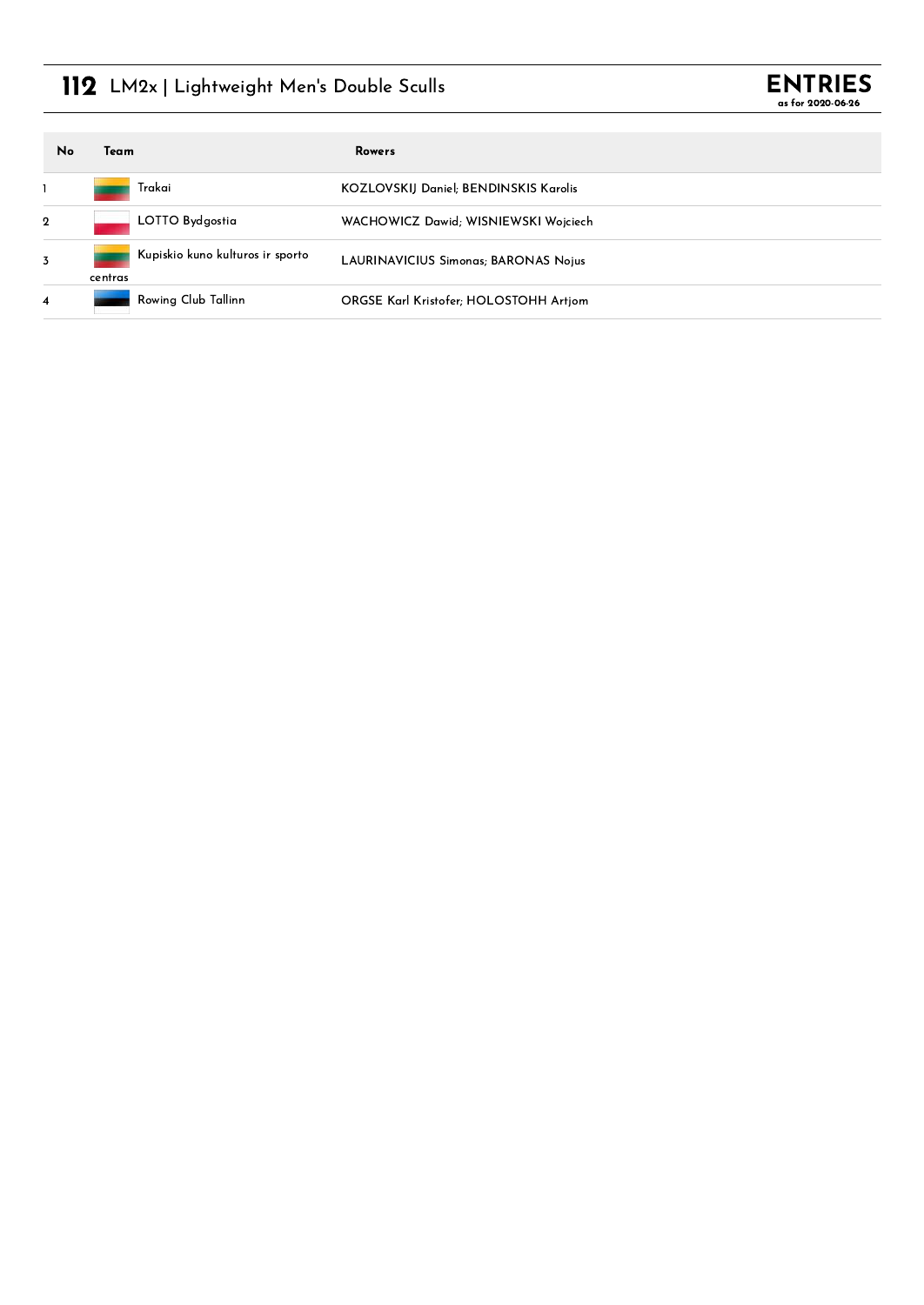## 113 M4x | Men's Quadruple Sculls

| No             | Team |                                 | <b>Rowers</b>                                                                                                      |
|----------------|------|---------------------------------|--------------------------------------------------------------------------------------------------------------------|
| 1              |      | Tartu University Sport Club     | RUUSALEPP Karl August; KONSTANTINOV Nikita; KAMA Joonatan; JALAKAS Mark Theodor                                    |
| $\mathbf 2$    |      | LOTTO Bydgostia                 | KRZEWINSKI Radoslaw; ZALEWSKI Artur; SIEWASZEWICZ Adam; ZAKRZEWSKI Dawid                                           |
| 3              |      | Kauno sporto mokykla Bangputys  | JAGMINAS Benas; PALIONIS Augustas; PALIONIS Kristupas; KUZMENKO Arnoldas                                           |
| 4              |      |                                 | Traku kuno kulturos ir sporto centras SUKAUSKAS Dominykas; BARKAUSKAS Juozas; JANCIAUSKAS Justas; BARKAUSKAS Jonas |
| 5              |      | VMSC-8+                         | NIENIUS Tauras; SIVICKIS Dominykas; LIUTKUS Zygimantas; BINKIS Irvydas                                             |
| 6              |      | Rowing and Canoening Club Tartu | VERI Mart; GLASER Aleksander; ORAV Karl-Joosep; KALDMAA Kristho                                                    |
| $\overline{7}$ |      | Jelgava BJSS1                   | STRAZDS Patriks; KARKLIS Kristaps; KLAVINS Andrejs; LAHS Davids                                                    |
| 8              |      | Jelgava BJSS2                   | VITOLS Matis; VILAUS Edvards Kristaps; SEJANS Valters; DONOVS Emils Niks                                           |
| 9              |      | Poland                          | SYNOWIEC Michal; WIECHEC Thomas; SEROKA Dawid; CHROSCIELEWSKI Dawid                                                |
| 10             |      | Estonia, Parnu rowing club PAR  | VOLMERSON Brenet; HUNT Ro; ALLIK Karel; RAUDKIVI Karl-Joosep                                                       |

**ENTRIES** as for 2020-06-26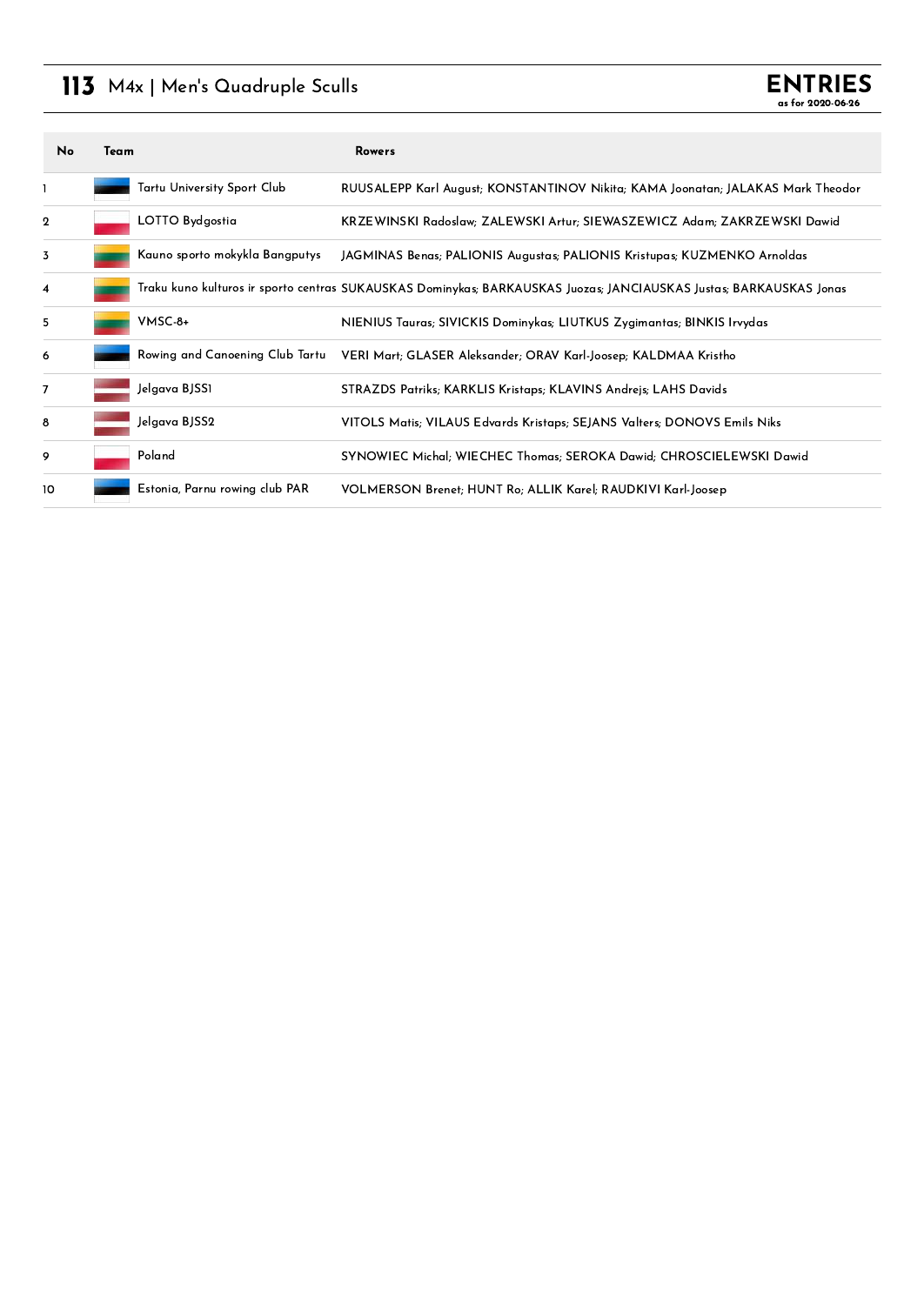### 114 M8+ | Men's Eight

| No | Team |                                | Rowers                                                                                                                                                                                    |
|----|------|--------------------------------|-------------------------------------------------------------------------------------------------------------------------------------------------------------------------------------------|
|    |      | Kauno sporto mokykla Bangputys | GALISANSKIS Zygimantas; KELMELIS Armandas; STANKUNAS Dovydas; STANKUNAS<br>Domantas; STANKUNAS Povilas; JUSKEVICIUS Mantas; BIELIAUSKAS Giedrius; ILONIS Saulius;<br>SUNKLODAS Karol      |
| 2  |      | Klaipedos irklavimo centras    | SAPARAVICIUS Jonas; BRUSOKAS Paulius; BABARSKAS Linas; URBONAS Ignas; MURAVJOV<br>Artur: GRIKPEDIS Vilius: VOLKOVAS Benas: RAZMA Ramunas: SOKOLOVA Diana                                  |
|    |      | Klaipedos irklavimo centras    | UBARTAS Eimantas; ROMERIS Deimantas; GALDIKAS Adelaras; DONSKIS Dovydas;<br>VAITKUNAS Tautvydas; GEDRIMAS Rokas; BABARSKAS Edvardas; VENCKUS Valdas; PLAUSKA<br>Tomas                     |
| 4  |      | Trakai                         | KONDRATAVICIUS Vaidas; JAKUBOVSKIJ Domantas; USCILA Modestas; PREIDYS Kasperas;<br>BAREIKA Donatas: PAUNKSNIS Benas: NESCERENKO Arturas: GOLYSENKO Dominykas:<br><b>KAZLOVSKIJ Daniel</b> |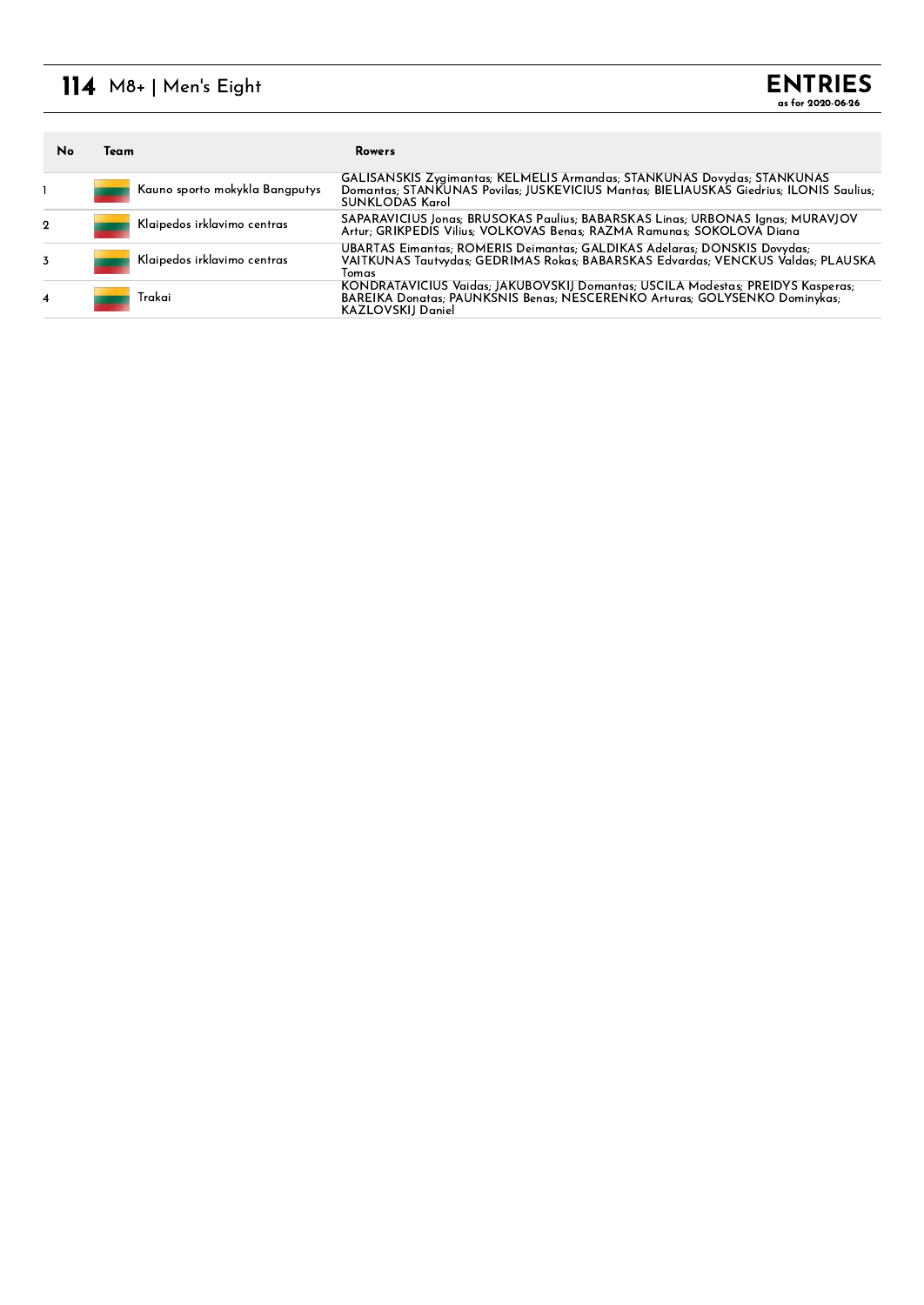# $115$  PRM<sub>1x</sub>  $\vert$

No Team

**Rowers** 

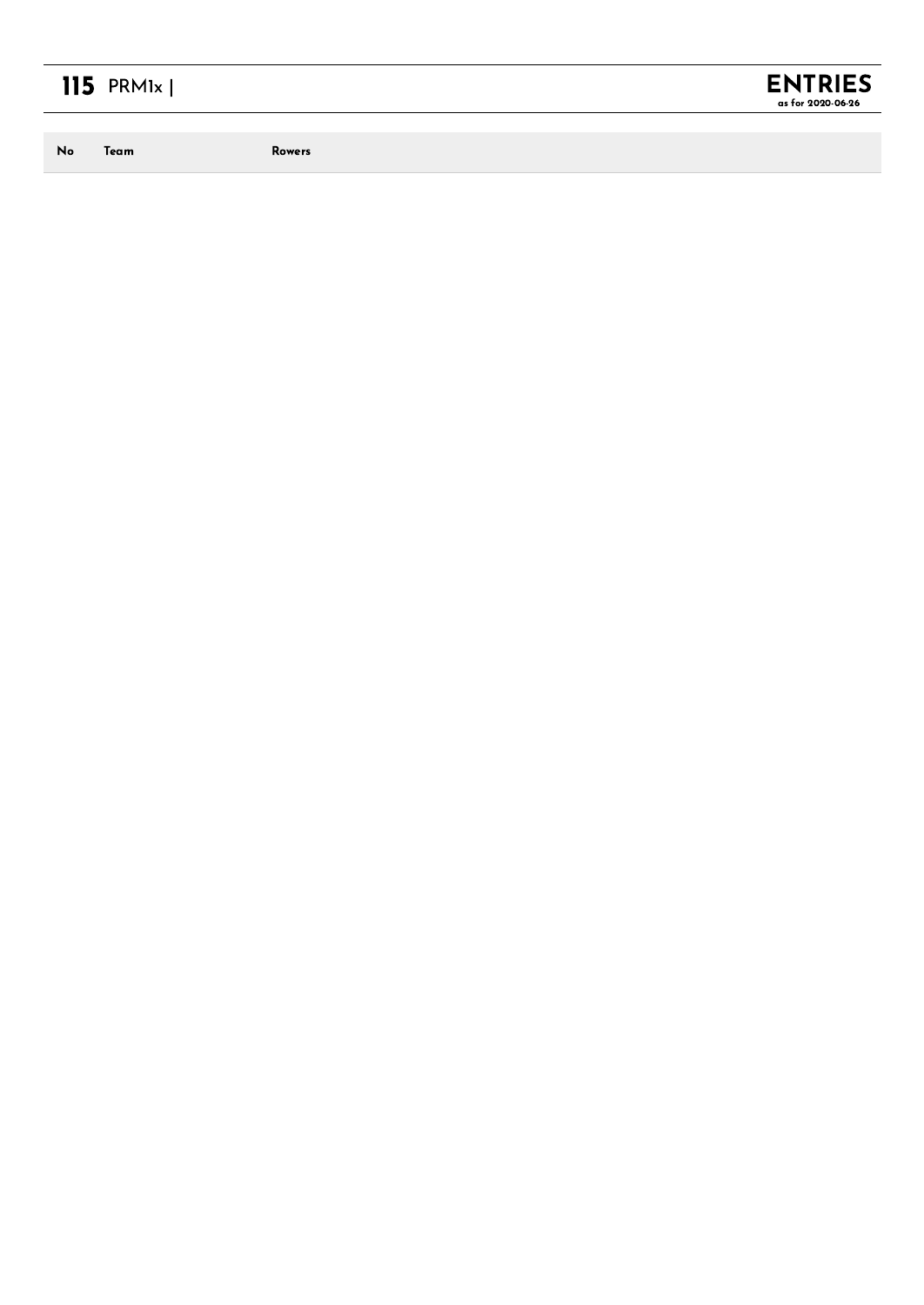## 116 **MW1x** |



| No           | Team             | Rowers                       |
|--------------|------------------|------------------------------|
|              | IK Auksinis Yris | <b>BRACENKA Loreta</b>       |
| $\mathbf{2}$ | Riga Rowers Club | OZOLA Mairita                |
| 3            | Lithuania        | <b>MARCINKEVICIUS Mantas</b> |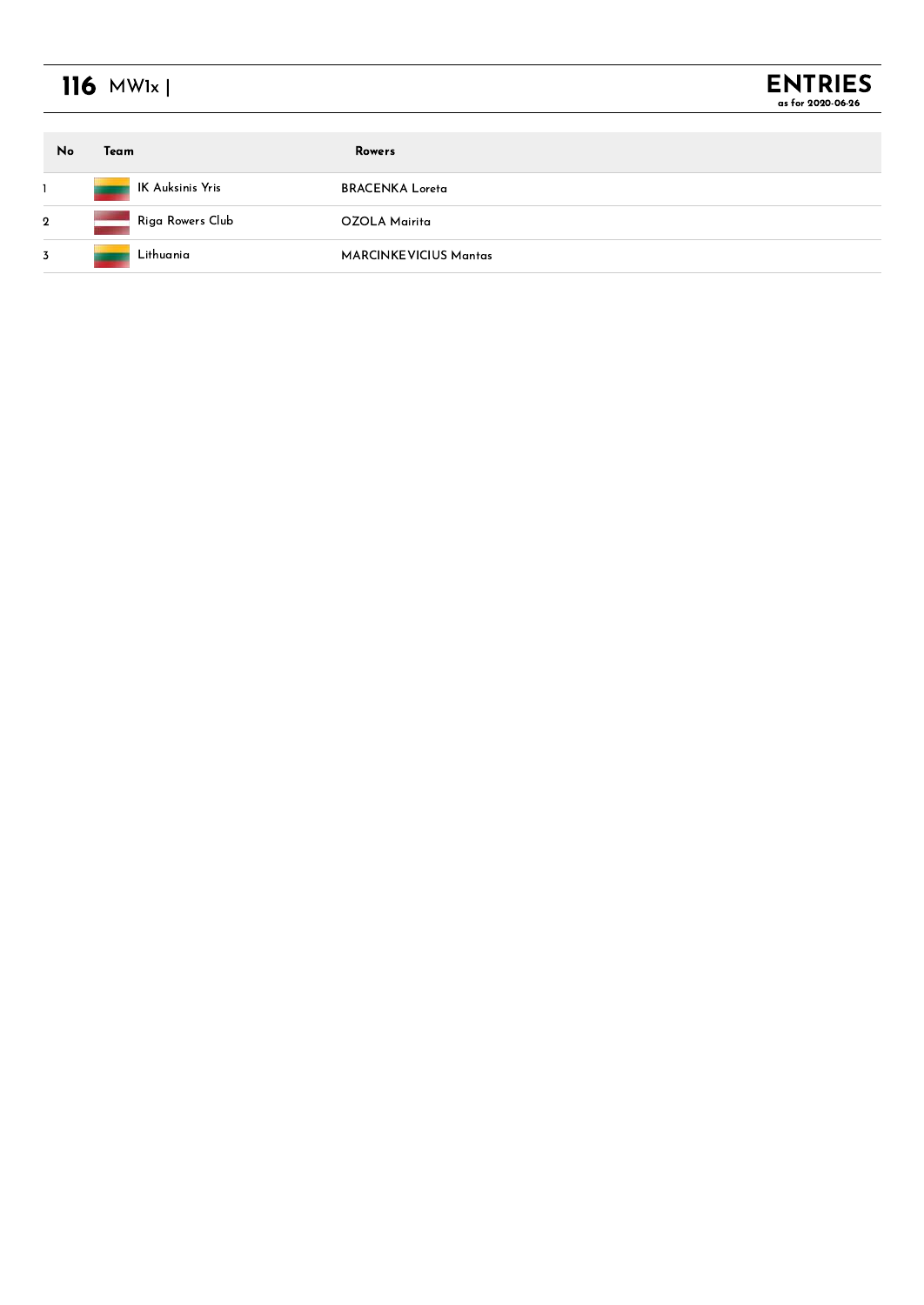## MM4- <sup>|</sup>

| <b>No</b>      | Team |                      | <b>Rowers</b>                                                                    |
|----------------|------|----------------------|----------------------------------------------------------------------------------|
|                |      | <b>VIMK Zalgiris</b> | RASCIUS Alfredas; BAKAS Rimantas; ADOMAITIS Kasparas; URBONAS Vidmantas          |
| $\mathbf{2}$   |      | <b>VIMK Zalgiris</b> | LAKSTAUSKAS Vytautas; DROTVINAS Vaidevutis; GASIUNAS Paulius; MAROCKINAS Enrikas |
| 3              |      | <b>RC</b> Kalev      | PAALO Juhan; GRIKIS Juris; KALNBERZS Konstantins; POLLUSTE Rein                  |
| $\overline{4}$ |      | Riga Rowers Club     | KAMOLS Artis: DUNOVSKIS Juris: BALTAIS Vidis: BRIUKS Martins                     |
| 5              |      | RC KALEV, Parnu      | KOPLUS Kaupo; STRIKHOLM Jaanus; NAABER Ilmar; KOPPEL Kaido                       |
| 6              |      | Lithuania            | VILKAS Jonas; PALILIONIS Dainius; ANDREJAUSKAS Rimas; GUDAUSKAS Zigmas           |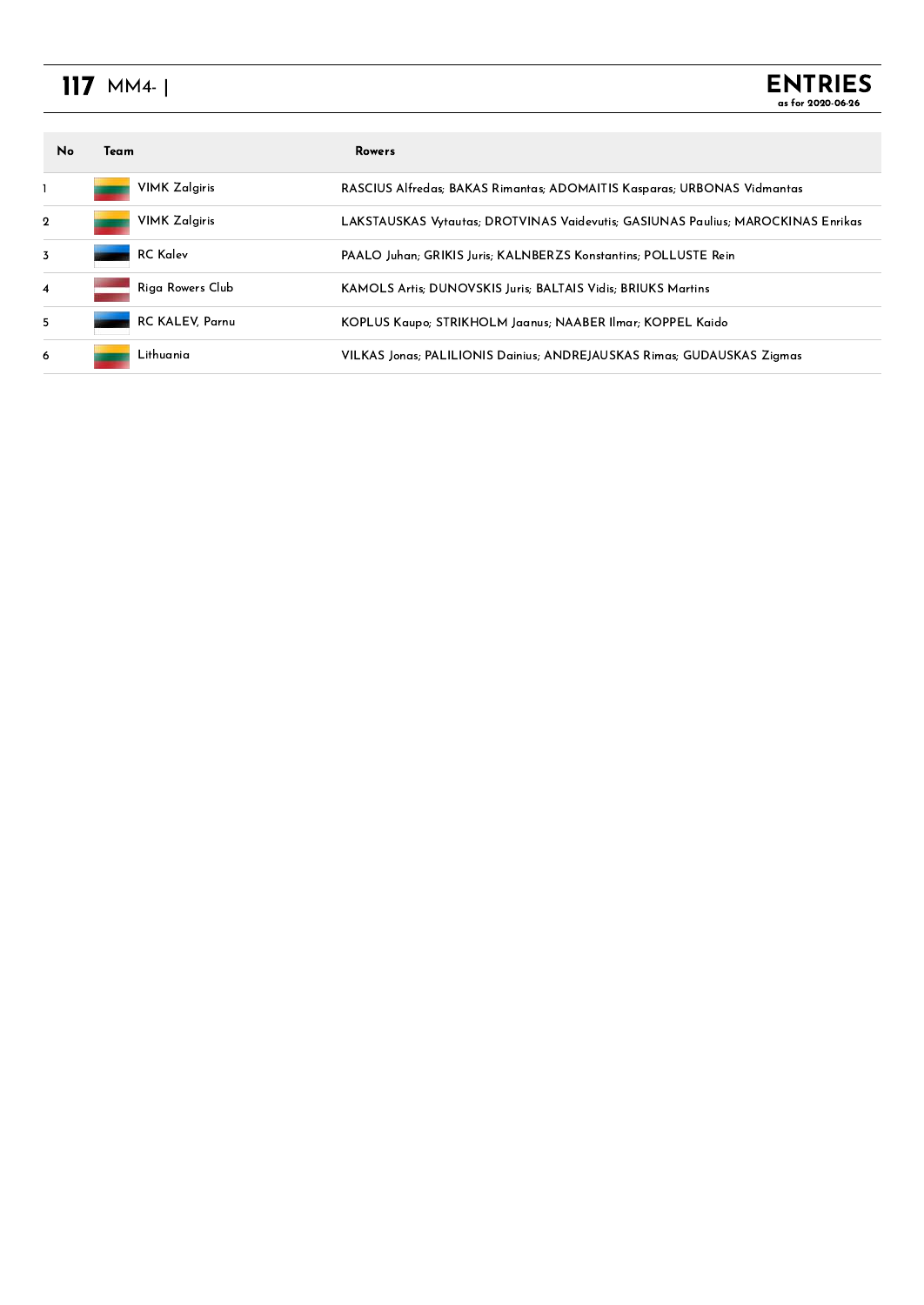## 118 **MW2X** |

| No             | Team |                                | Rowers                               |
|----------------|------|--------------------------------|--------------------------------------|
|                |      | <b>VIMK Zalgiris</b>           | DUMSIENE Audrone; GECAUSKIENE Birute |
| $\mathbf{2}$   |      | KIMK Danges Yriai              | RIMKIENE Vita; STACKUTE-SATIENE      |
| $\overline{3}$ |      | Riga Rowers Club               | JAUNBAUERE Evita; KALNINA Liga       |
| 4              |      | Estonia, Parnu rowing club PAR | ARON Katri; VOSU Ingrid              |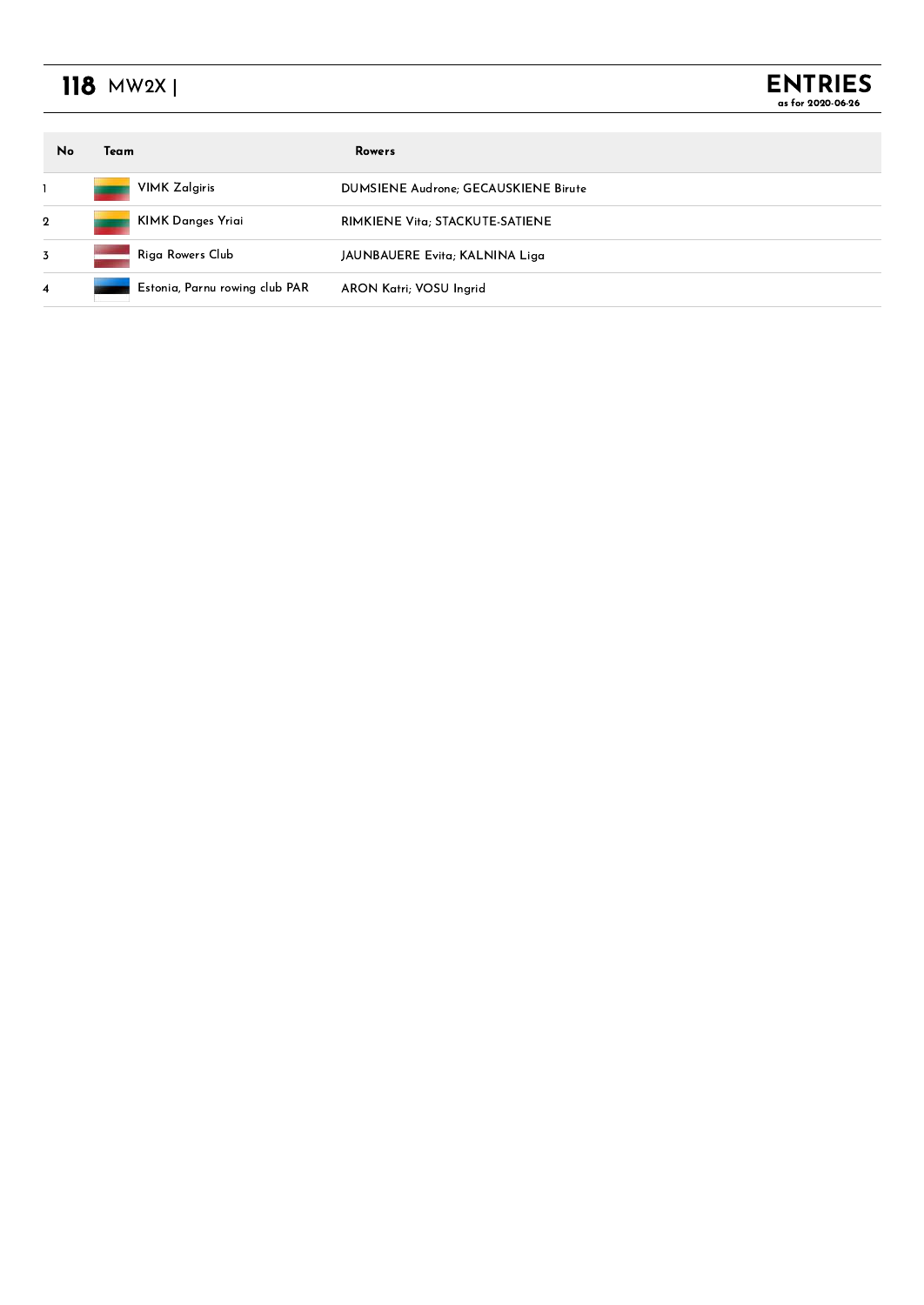## **MM1x** |



| No           | Team                 | Rowers                  |
|--------------|----------------------|-------------------------|
|              | <b>VIMK Zalgiris</b> | OSTAPENKA Arvydas       |
| $\mathbf{2}$ | Academia Remigum     | <b>NUTAUTAS Karolis</b> |
| 3            | Riga Rowers Club     | <b>PILVERIS Aivars</b>  |
| 4            | Riga Rowers Club     | <b>SVARUPS Raivis</b>   |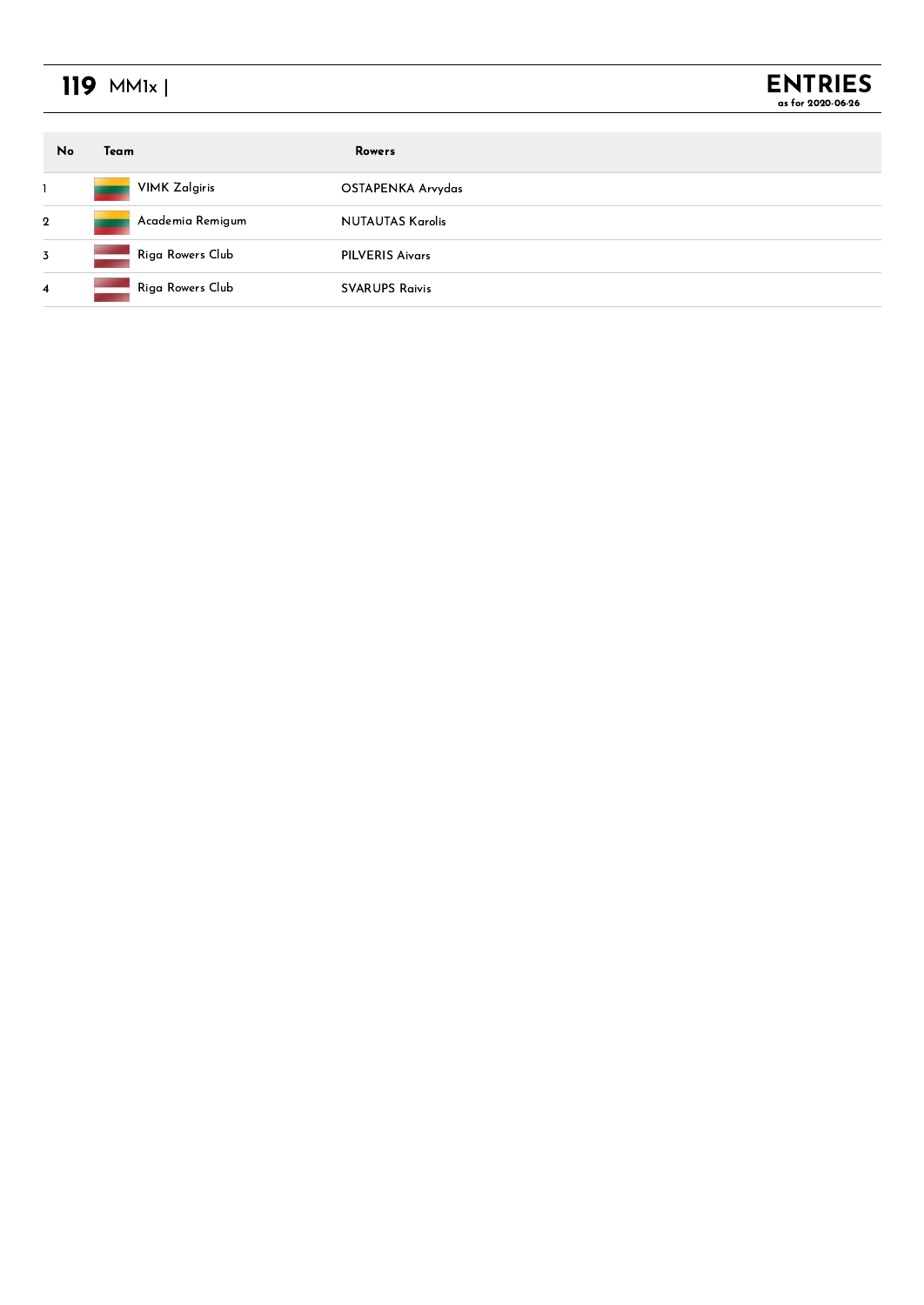## 120 **MW4-** |

**ENTRIES** as for 2020-06-26

| No           | Team             | <b>Rowers</b>                                                    |
|--------------|------------------|------------------------------------------------------------------|
|              | Riga Rowers Club | FREIMANE Baiba; SPUNDZANE Emilija; KAUFMANE Lolita; LAPINA Laila |
| $\mathbf{2}$ | Daugava          | MUZICA Kristine: VITOLA Diana: ANSONE Inese: LUPIKA Vineta       |
| 3            | Latvia           | AGINTE-PUNCULE Ilze; ORBITANE Renate; LINE Renate; RIMKUS Vita   |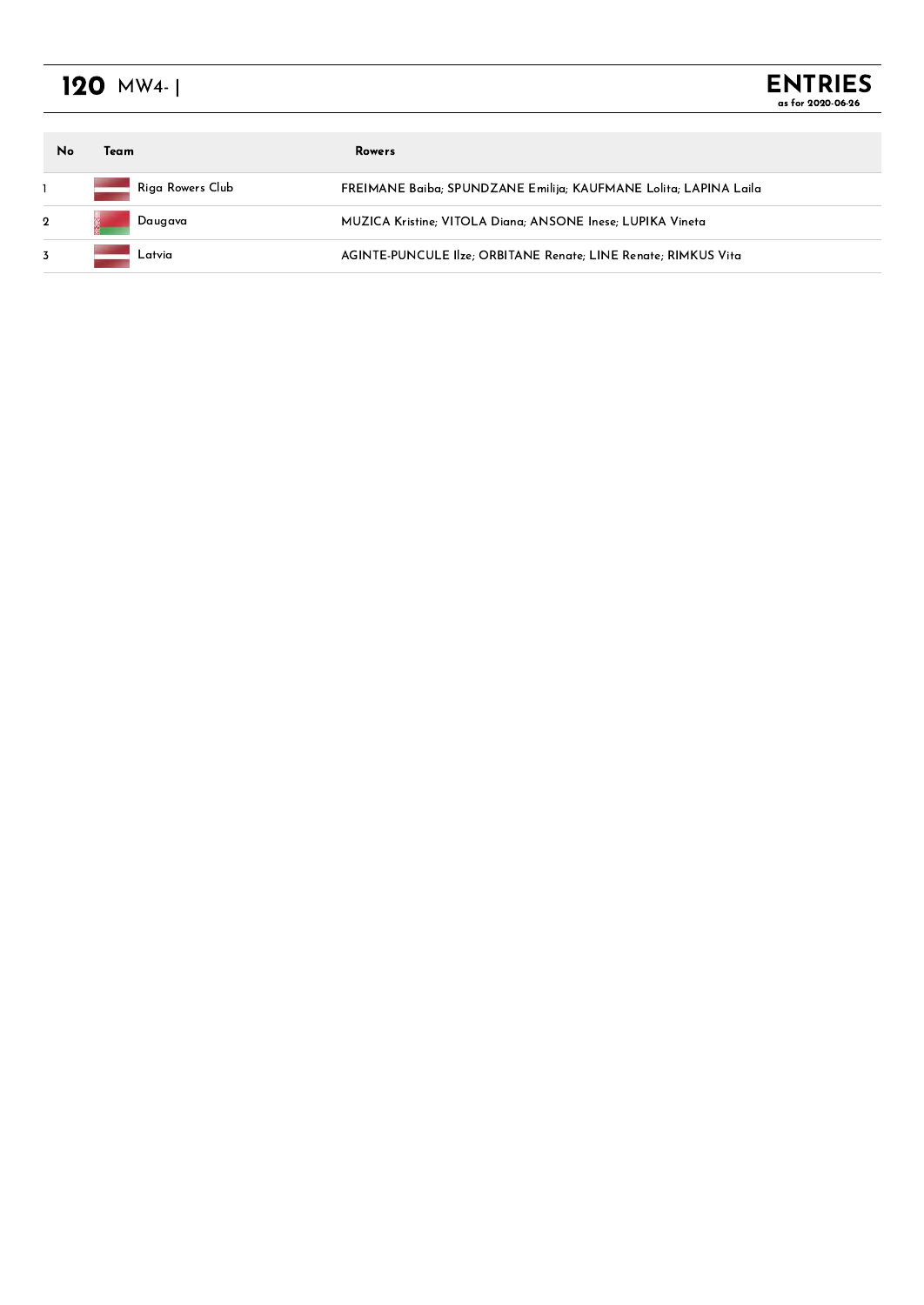## MM2x <sup>|</sup>

| No             | Team |                                    | Rowers                                       |
|----------------|------|------------------------------------|----------------------------------------------|
|                |      | Riga Rowers Club                   | <b>PRIEDIENS Vilnis: VARNAS Alfredas</b>     |
| $\overline{2}$ |      | Irklavimo klubas Gintarinis irklas | AVLOSEVICIUS RAIMONDAS; LAUCEVICIUS EIMANTAS |
| 3              |      | KIMK Danges Yriai                  | <b>SKRIVELIS Povilas; SATAS Arunas</b>       |
| 4              |      | RC KALEV, Parnu                    | KAUPO Koplus; KAIDO Koppel                   |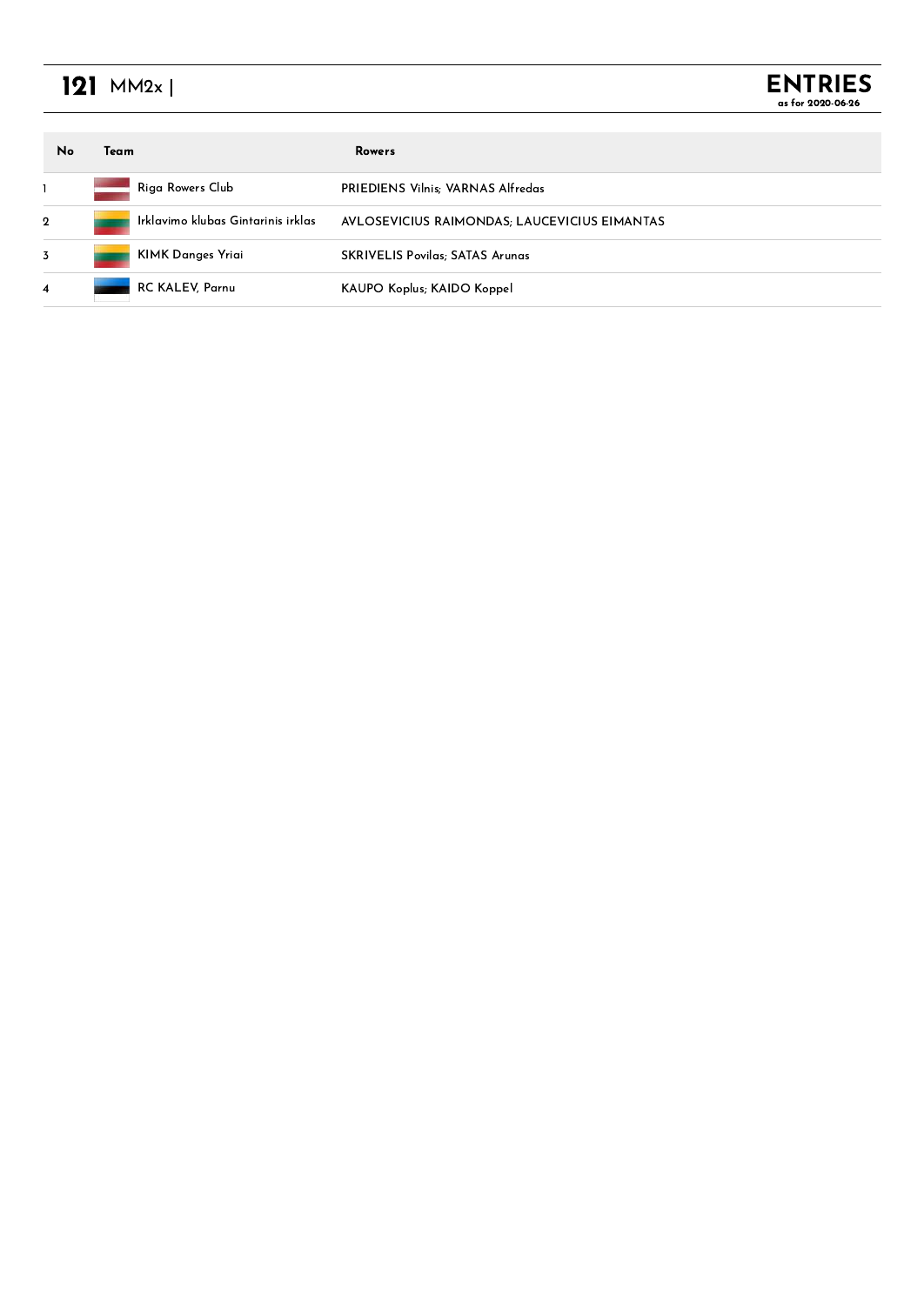## $200$  W4- | Women's Four

| <b>ENTRIES</b>    |  |
|-------------------|--|
| as for 2020-06-26 |  |

| No            | Team                                  | Rowers                                                                     |
|---------------|---------------------------------------|----------------------------------------------------------------------------|
|               | <b>Estonia, Parnu rowing club PAR</b> | KUNNAPAS Johanna; LELLE Grit; PAATSI Caroly; KEERSALU Kreete               |
| $\sim$ $\sim$ | Trakai/Ozas                           | PUTNAITE Vilmante; BARTKUTE Ingrida; MEDELINSKAITE Ieva; KRALIKAITE Kamile |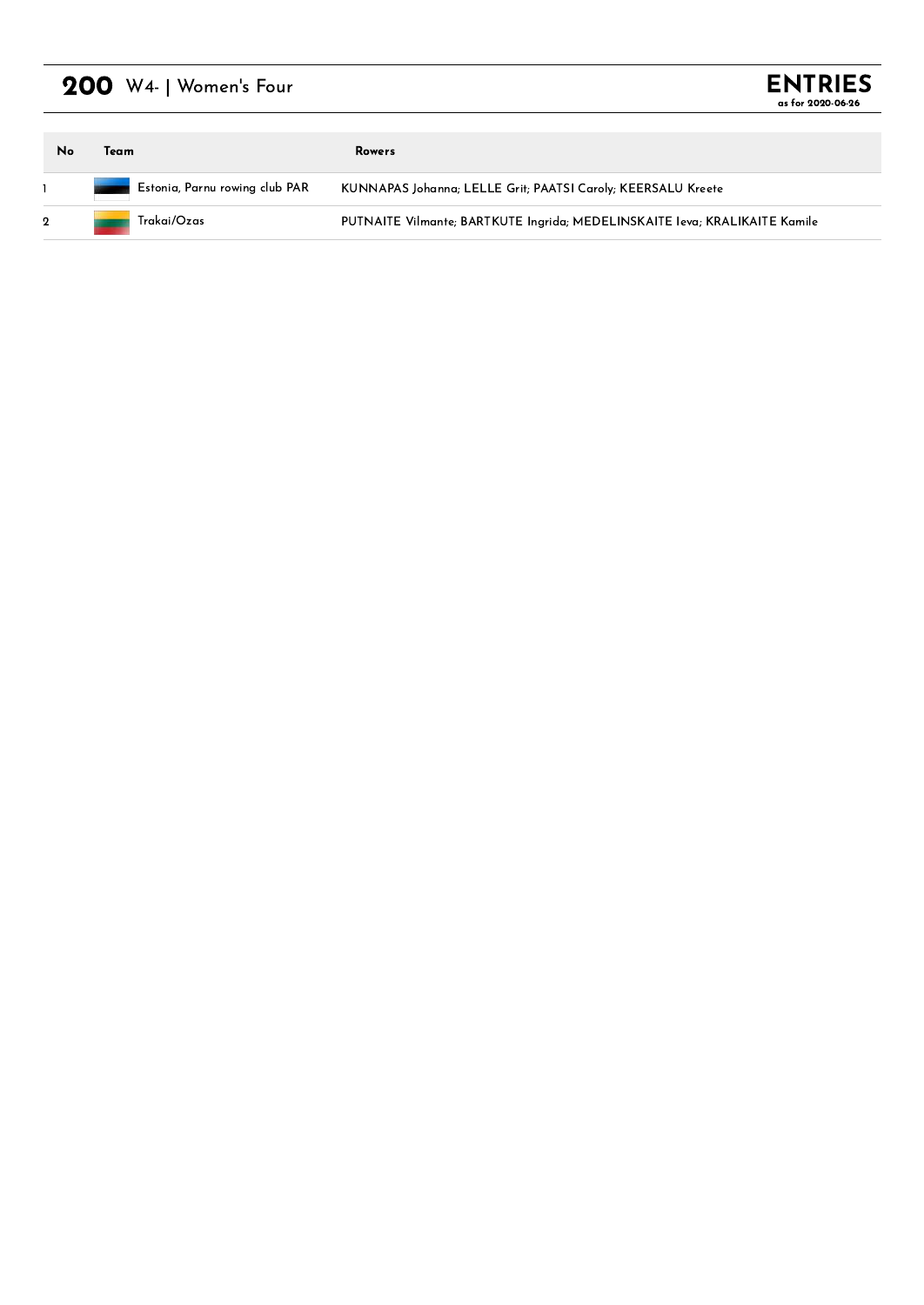### 201 W1x | Women's Single Sculls



| No             | Team             |                                     | <b>Rowers</b>                |
|----------------|------------------|-------------------------------------|------------------------------|
| 1              |                  | Estonia, Parnu rowing club PAR 1    | <b>JAANSON Greta</b>         |
| 2              |                  | Estonia, Parnu rowing club PAR 2    | JARVOJA Kelli                |
| 3              |                  | Estonia, Parnu rowing club PAR 3    | <b>KUUTS Norg</b>            |
| 4              |                  | Estonia, Parnu rowing club PAR 4    | <b>ARON Annabel</b>          |
| 5              |                  | Latvia                              | <b>FRANCKEVICA Evita</b>     |
| 6              |                  | Rowing and Canoening Club Tartu     | <b>TAMMI Eliise</b>          |
| $\overline{7}$ | klubas Favoritas | Kauno r. sporto mokykla - Irklavimo | <b>RIMKUTE Dovile</b>        |
| 8              |                  | Trakai                              | SALTYTE-MASILIONE Lina       |
| 9              |                  | AZS Warszawa                        | DOBRZELAK-LEMANCZYK Krystyna |
| 10             |                  | WIR Ilawa Rowing Club               | JOZEFOWICZ PAULI             |
| 11             |                  | WIR Ilawa Rowing Club               | SAGAN ALEKSANDRA             |
| 12             |                  | WIR Ilawa Rowing Club               | GAUDYN ZUZANNA               |
| 13             |                  | <b>VILJANDI RC/ ESTONIA</b>         | DIMITRIJEV Helene            |
| 14             |                  | <b>VILJANDI RC/ ESTONIA</b>         | <b>ENDREKSON Gerli</b>       |
| 15             |                  | Rowing Club Tallinn 1               | JARVSOO Katariina-Johanna    |
| 16             |                  | Siauliai                            | NAZARENKAITE Nomeda          |
| 17             |                  | Siauliai                            | <b>ZILIONYTE Kamile</b>      |
| 18             |                  | Rowing and Canoening Club Tartu     | <b>KOLLO Rachel</b>          |
| 19             |                  | Rowing and Canoening Club Tartu     | <b>LUTS Sigrid</b>           |
| 20             |                  | Rowing and Canoening Club Tartu     | <b>GRIGOREVA Ekaterina</b>   |
| 21             |                  | Poland                              | KOSIOREK Aleksandra          |
| 22             |                  | Poland                              | <b>ZUKOWSKA Maria</b>        |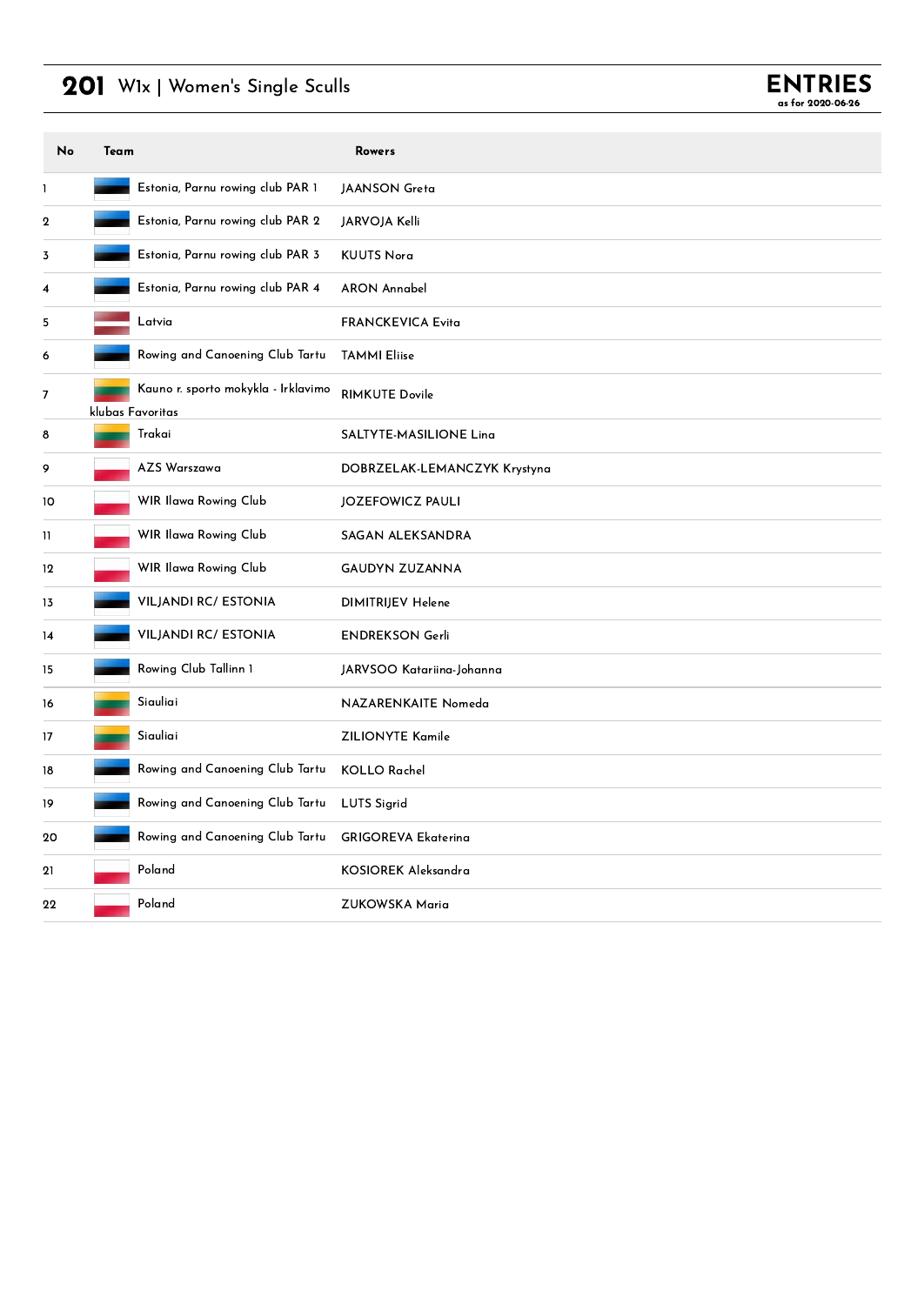### 202 M1x | Men's Single Sculls



| No | Team |                                                         | <b>Rowers</b>                 |
|----|------|---------------------------------------------------------|-------------------------------|
| 1  |      | Poland                                                  | HYZOPSKI Hubert               |
| 2  |      | <b>VMSC-GLORIA</b>                                      | <b>ILONIS Saulius-Jonas</b>   |
| 3  |      | <b>VMSC-GLORIA</b>                                      | MATUSEVICIUS Augustinas       |
| 4  |      | VMSC-8+                                                 | <b>MAROCKA Domantas</b>       |
| 5  |      | VMSC-8+                                                 | PRUSINSKAS Virgilijus         |
| 6  |      | Birstono sporto centras                                 | <b>CERNEVICIUS Paulius</b>    |
| 7  |      | Lithuania                                               | <b>RITTER Saulius</b>         |
| 8  |      | Estonia                                                 | <b>KUSHTEYN Mikhail</b>       |
| 9  |      | Siauliai                                                | <b>JUKNA Eimantas</b>         |
| 10 |      | Jelgava BJSS1                                           | <b>TIMBORS Janis</b>          |
| 11 |      | Jelgava BJSS2                                           | <b>MEDNIS Romeo</b>           |
| 12 |      | Rowing Club Tallinn 1                                   | LINDSALU Kristjan             |
| 13 |      | Rowing Club Tallinn 2                                   | KLEIN Jaan-Sander             |
| 14 |      | Klaipedos irklavimo centras                             | <b>GRIKPEDIS Vilius</b>       |
| 15 |      | Klaipedos irklavimo centras                             | <b>RAZMA Ramunas</b>          |
| 16 |      | Klaipedos irklavimo centras                             | <b>UBARTAS Eimantas</b>       |
| 17 |      | Klaipedos irklavimo centras                             | <b>VOLKOVAS Benas</b>         |
| 18 |      | Kauno r. sporto mokykla - Irklavimo<br>klubas Favoritas | <b>KUSKEVICIUS Justas</b>     |
| 19 |      | Birstono sporto centras                                 | DAUNORAVICIUS Ignas           |
| 20 |      | Germany, Potsdam                                        | <b>IMADI</b> Janus            |
| 21 |      | Kauno sporto mokykla Bangputys                          | <b>BIELIAUSKAS Giedrius</b>   |
| 22 |      | Kauno sporto mokykla Bangputys                          | <b>KELMELIS Armandas</b>      |
| 23 |      | Kauno sporto mokykla Bangputys                          | <b>GALISANSKIS Zygimantas</b> |
| 24 |      | Kauno sporto mokykla Bangputys                          | MASANAUSKAS Titas             |
| 25 |      | Tartu University Sport Club                             | <b>KIIVER Kaarel</b>          |
| 26 |      | Estonia, Parnu rowing club PAR                          | <b>NURM Betrry</b>            |
| 27 |      | RC KALEV, Parnu                                         | POOLAK JOHANN                 |
| 28 |      | RC KALEV, Parnu                                         | PARGMA ROMEO                  |
| 29 |      | WIR Ilawa Rowing Club                                   | PRZYBYSZEWSKI Aleksander      |
| 30 |      | <b>VILJANDI RC/ ESTONIA</b>                             | <b>MUISTE Leo</b>             |
| 31 |      | Trakai                                                  | <b>USCILA Modestas</b>        |
| 32 |      | Trakai                                                  | <b>STREIMIKIS Antanas</b>     |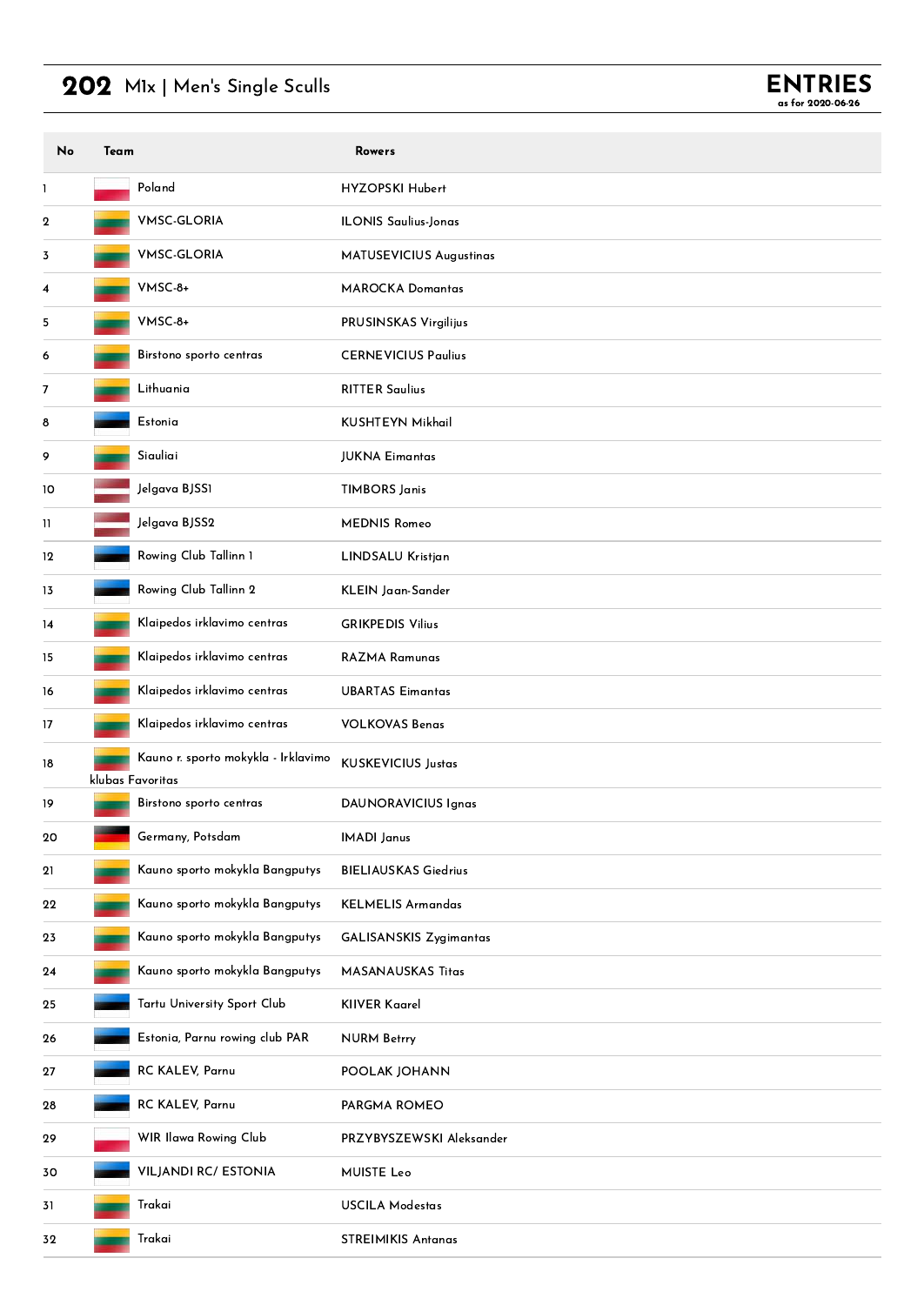Rowing and Canoening Club Tartu MUDA Rein

3 4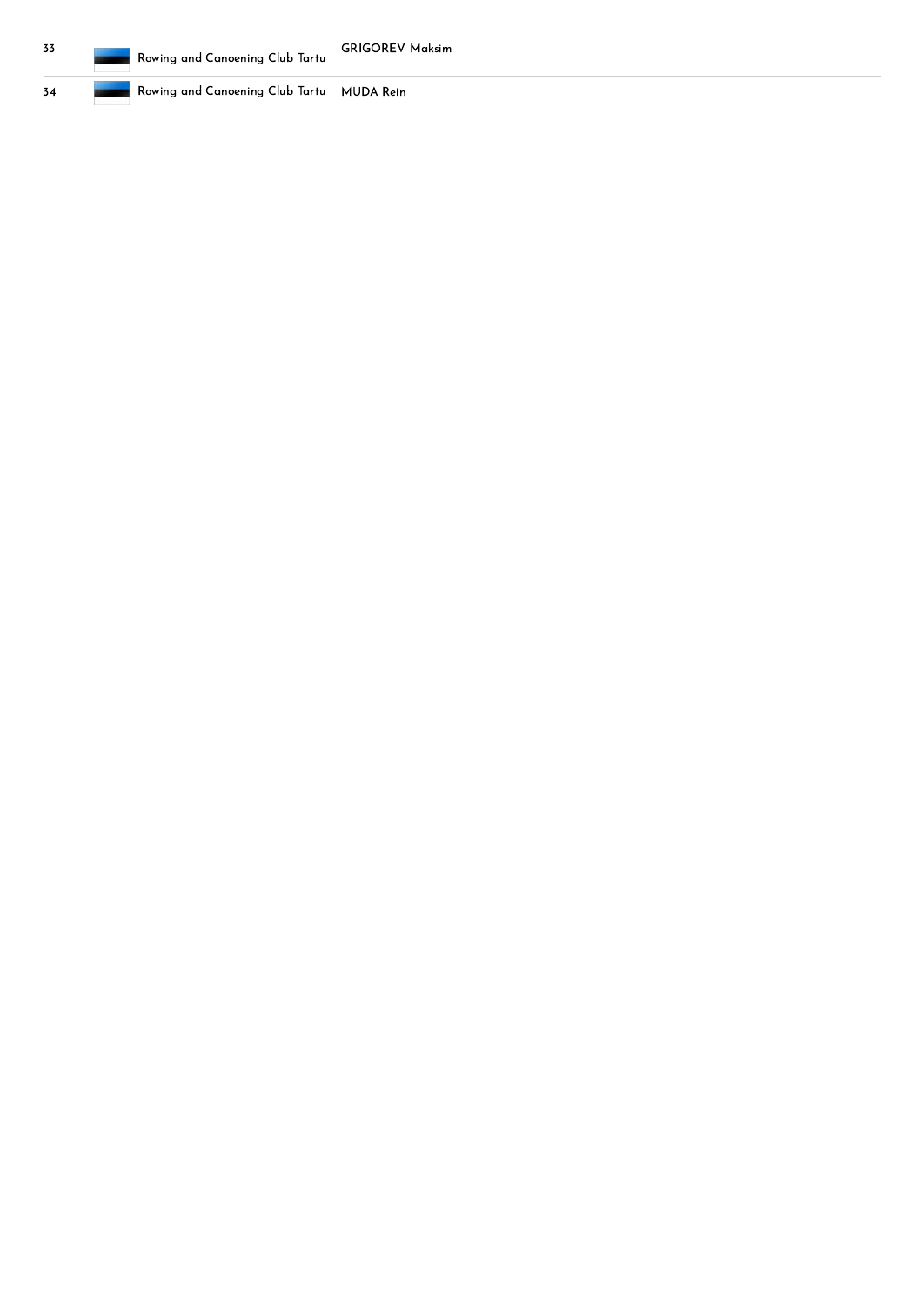## 203 M2- | Men's Pair



| No               | Team |                                                         | <b>Rowers</b>                                |
|------------------|------|---------------------------------------------------------|----------------------------------------------|
| 1                |      | <b>VILJANDI RC/ ESTONIA</b>                             | <b>ORAS Rainer: RAUBA Arved</b>              |
| $\boldsymbol{2}$ |      | Klaipedos irklavimo centras                             | <b>GALDIKAS Adelaras; ROMERIS Deimantas</b>  |
| 3                |      | Kauno sporto mokykla Bangputys                          | <b>JUSKEVICIUS Mantas; STANKUNAS Povilas</b> |
| 4                |      | Germany, Potsdam                                        | <b>TIRREL Tobias; PAUL Marvin</b>            |
| 5                |      | Kauno r. sporto mokykla - Irklavimo<br>klubas Favoritas | STANKUNAS Dovydas; STANKUNAS Domantas        |
| 6                |      | Kauno r. sporto mokykla - Irklavimo<br>klubas Favoritas | VENSKUNAS Arnas; LODA Simonas                |
| $\overline{7}$   |      | Estonia, Parnu rowing club PAR 1                        | RAHUOJA Martin; KODASMA Margus               |
| 8                |      | Estonia, Parnu rowing club PAR 2                        | TAMJARV Raiko-Taave; JOESAAR Rasmus          |
| 9                |      | Estonia, Parnu rowing club PAR 3                        | MAEOTS Kristofer; LIIER Magnar               |
| 10               |      | Siauliai                                                | <b>AUSBIKAVICIUS Saulius: KIRDA Paulius</b>  |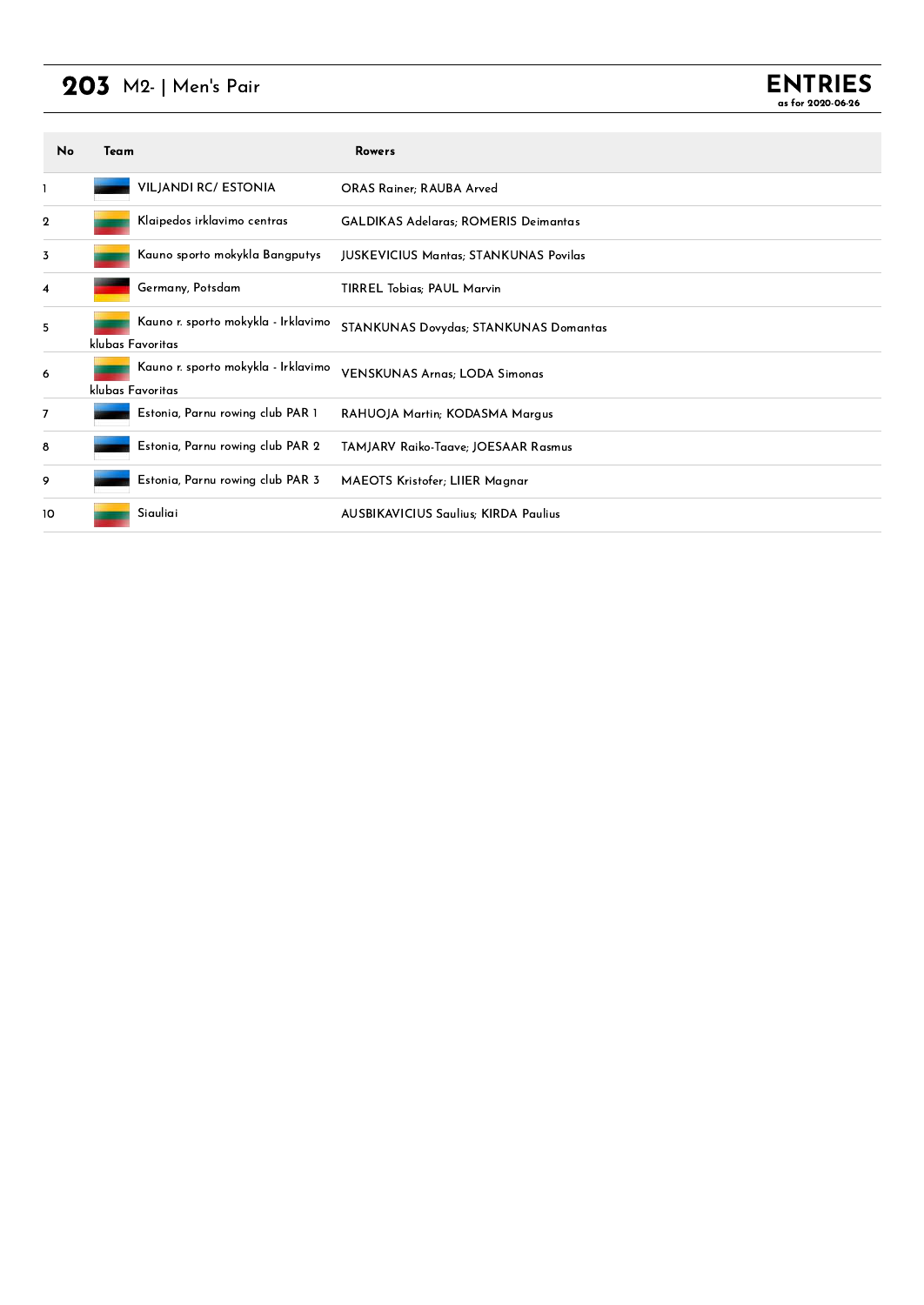### 204 M2x | Men's Double Sculls

| <b>ENTRIES</b>    |
|-------------------|
| as for 2020-06-26 |

| No               | Team    |                                                         | <b>Rowers</b>                                   |
|------------------|---------|---------------------------------------------------------|-------------------------------------------------|
| 1                |         | VMSC-Regata                                             | PREIDYS Kasparas; JAKUBOVSKIJ Domantas          |
| $\boldsymbol{2}$ |         | Lithuania                                               | PAUNKSNIS Benas; VOZNIKAS Arnoldas              |
| 3                |         | Siauliai                                                | <b>BALIUTAVICIUS Tadas</b> ; DAUNORAS Dzeraldas |
| 4                |         | Latvia                                                  | <b>DULBINSKIS Norberts; SKUTANS Arturs</b>      |
| 5                |         | Kauno r. sporto mokykla - Irklavimo<br>klubas Favoritas | <b>KAZOKAITIS Titas; VIRSUTIS Arijus</b>        |
| 6                |         | Birstono sporto centras                                 | VAITKEVICIUS Tadas; CERNEVICIUS Matas           |
| 7                |         | Kauno sporto mokykla Bangputys                          | NOREIKA Rojus; VALASEVICIUS Benas               |
| 8                |         | Kauno sporto mokykla Bangputys                          | LISAUSKAS Karolis: KUZMENKO Arnoldas            |
| 9                |         | Kauno sporto mokykla Bangputys                          | <b>JUSKEVICIUS Povilas: KELMELIS Arnedas</b>    |
| 10               |         | Kauno sporto mokykla Bangputys                          | JAKUBAUSKAS Rokas; GREIVYS Aidas                |
| 11               | centras | Kupiskio kuno kulturos ir sporto                        | RIAUBA Domantas; SLAPELIS Tautvydas             |
| 12               |         | WIR Ilawa                                               | RYS JAKUB; GRABINSKI MAKSYMILIAN                |
| 13               |         | Trakai                                                  | <b>BAREIKA Donatas; GOLYSENKO Dominykas</b>     |
| 14               |         | Jelgava BJSS1                                           | <b>SAMSONOVS Nikita: DERVINS Oskars</b>         |
| 15               |         | Jelgava BJSS2                                           | <b>STRAZDS Patriks; KLAVINS Andrejs</b>         |
| 16               |         | Jelgava BJSS3                                           | LAHS Davids; KARKLIS Kristaps                   |
| 17               |         | Jelgava BJSS4                                           | SEJANS Valters; DONOVS Emils Niks               |
| 18               |         | Jelgava BJSS5                                           | VITOLS Matis; VILAUS Edvards Kristaps           |
| 19               |         | MSG SASS, Latvia                                        | LUGOVSKIY Artemij; LUBGANS Ansis                |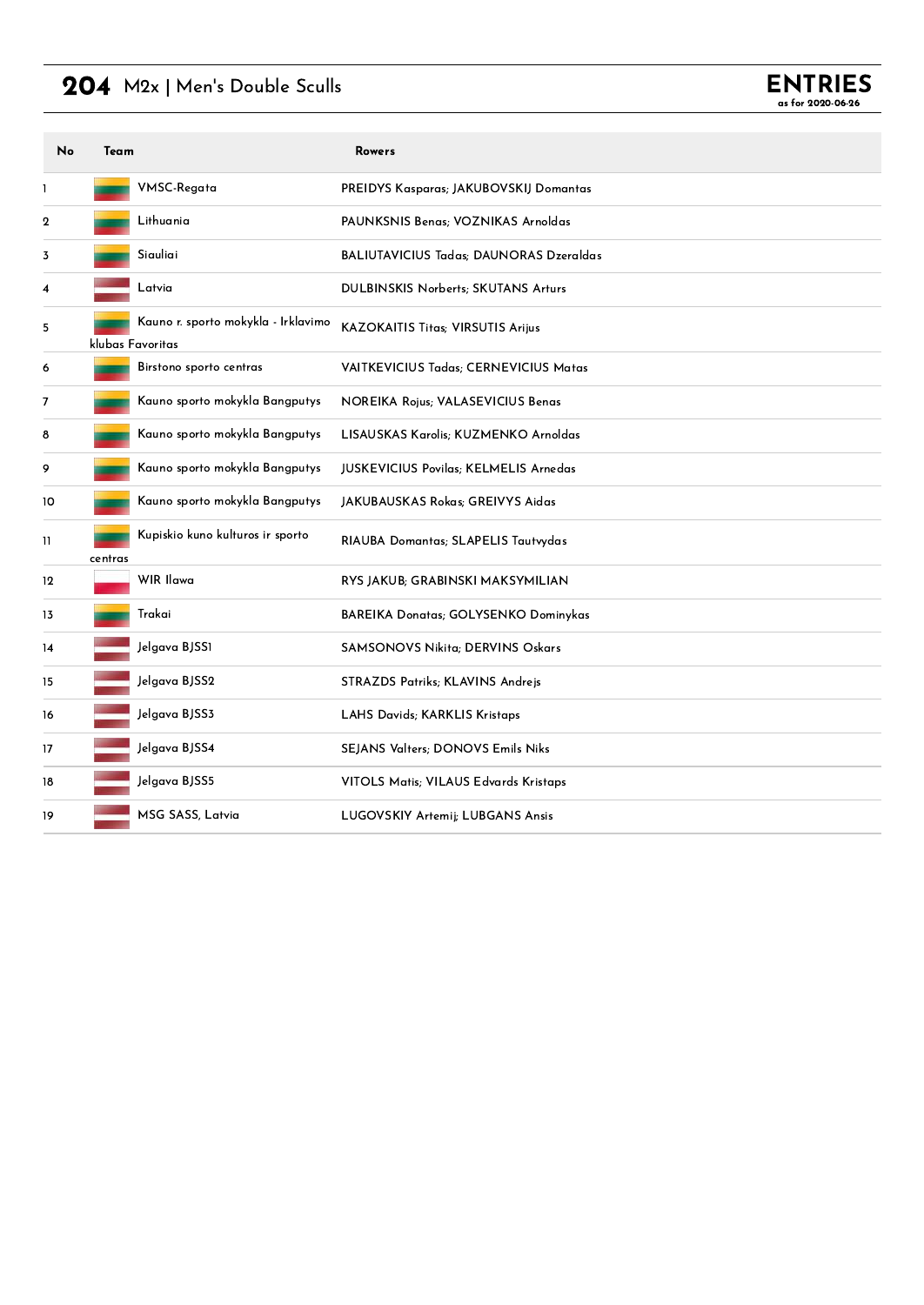### 205 LW1x | Lightweight women's single sculls



| No             | Team |                                | Rowers                 |
|----------------|------|--------------------------------|------------------------|
|                |      | Kauno sporto mokykla Bangputys | MAIZVILAITE Egle       |
| $\mathbf{2}$   |      | WIR Ilawa Rowing Club          | JOZEFOWICZ PAULINA     |
| $\overline{3}$ |      | $V$ MSC-8+                     | KOMARAITE Julija       |
| $\overline{4}$ |      | Poland                         | KRYSTOCHOWICZ Adrianna |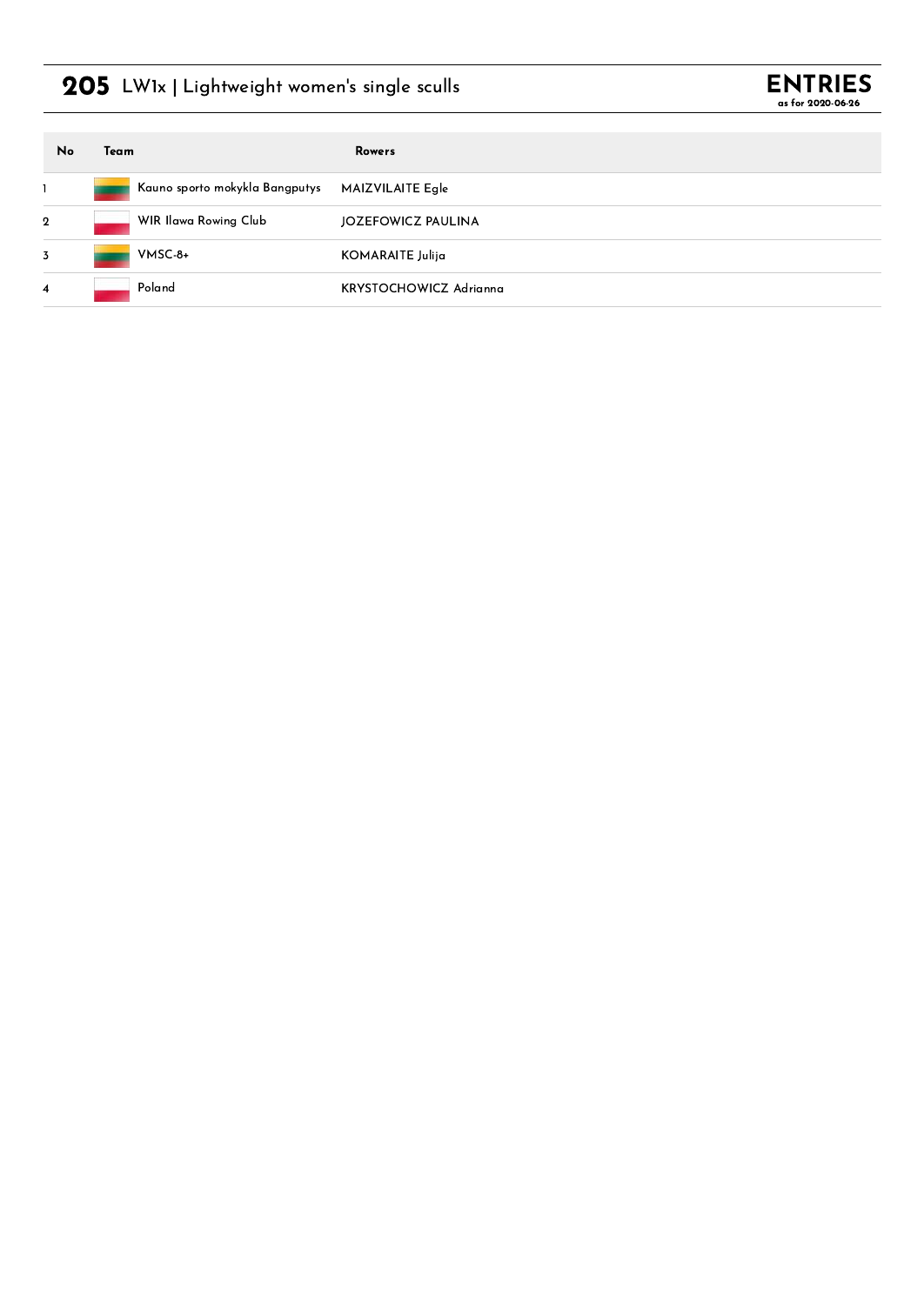### 206 W2- | Women's Pair



| No                      | Team             |                                     | Rowers                                     |
|-------------------------|------------------|-------------------------------------|--------------------------------------------|
|                         |                  | Germany, Potsdam                    | <b>SCHADE Louisa: OBENAUS Gerlinde</b>     |
| $\mathbf{2}$            | klubas Favoritas | Kauno r. sporto mokykla - Irklavimo | MARINICIUTE IEVA; VASKEVICIUTE Guste       |
| 3                       |                  | Latvia                              | <b>GRIGORJEVA Tatjana; IVANOVA Ludmila</b> |
| $\overline{\mathbf{4}}$ |                  | LOTTO Bydgostia                     | BORZYSZKOWSKA Zofia: SEMRAU Kornelia       |
| 5                       |                  | Trakai                              | KRALIKAITE Kamile; MEDELINSKAITE leva      |
| 6                       |                  | Trakai                              | <b>BARTKUTE Ingrida; PUTNAITE Vilmante</b> |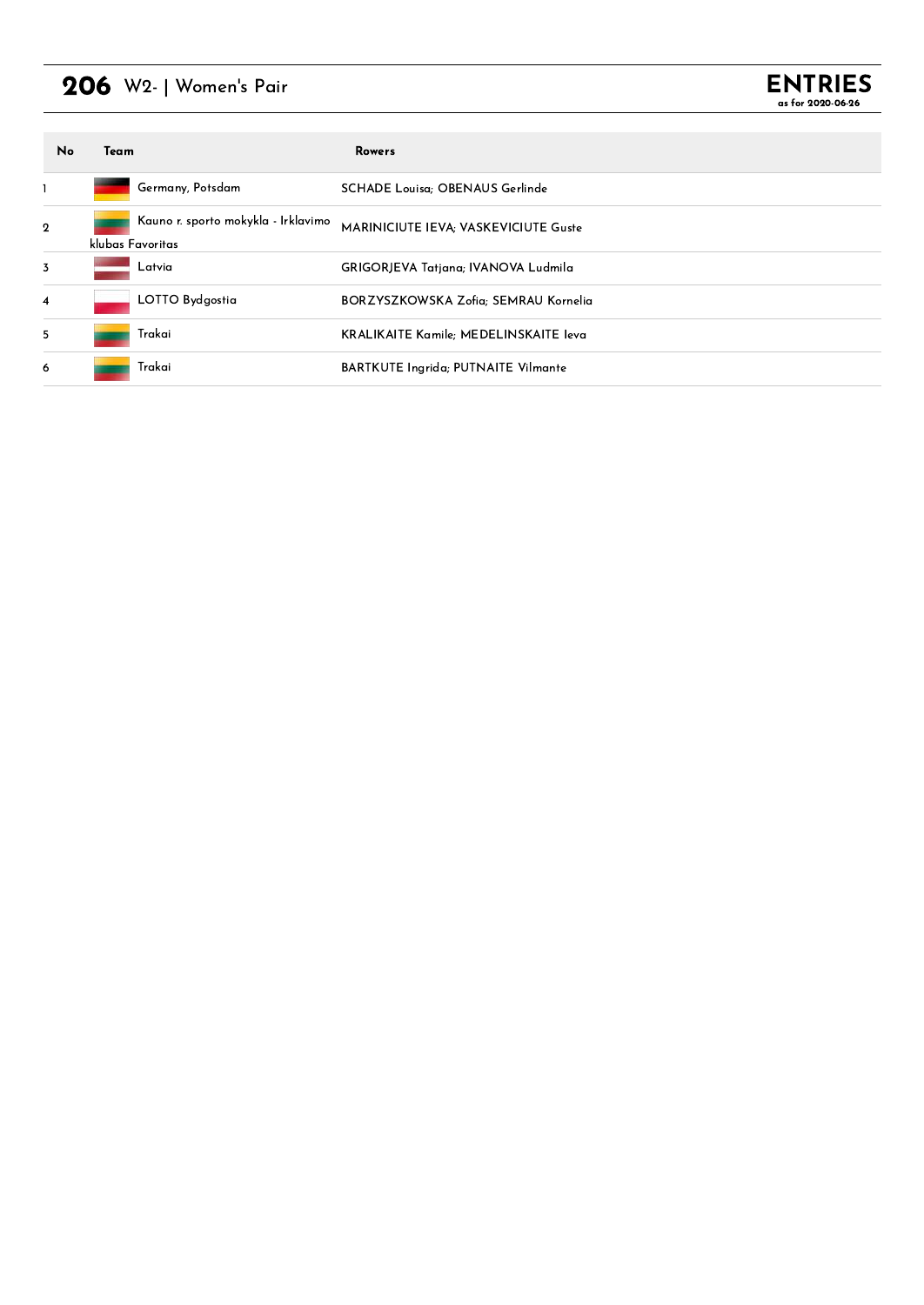## 207 LM1x | Lightweight Men's Single Sculls



| No             | Team                           | <b>Rowers</b>             |
|----------------|--------------------------------|---------------------------|
| $\mathbf{I}$   | LOTTO Bydgostia                | <b>SZOSTAK Daniel</b>     |
| $\mathbf{2}$   | Kauno sporto mokykla Bangputys | <b>DAUGELA Elijus</b>     |
| $\overline{3}$ | Kauno sporto mokykla Bangputys | <b>CEPYS Aivaras</b>      |
| $\overline{4}$ | WIR Ilawa Rowing Club          | JEZYNSKI Maciej           |
| 5              | Rowing Club Tallinn 1          | <b>LIPINTSOV Aleksei</b>  |
| 6              | Rowing Club Tallinn 2          | <b>HOLOSTOHH Artjom</b>   |
| $\overline{7}$ | Trakai                         | <b>NESCERENKO Arturas</b> |
| 8              | VMSC-8+                        | <b>BINKIS Irvydas</b>     |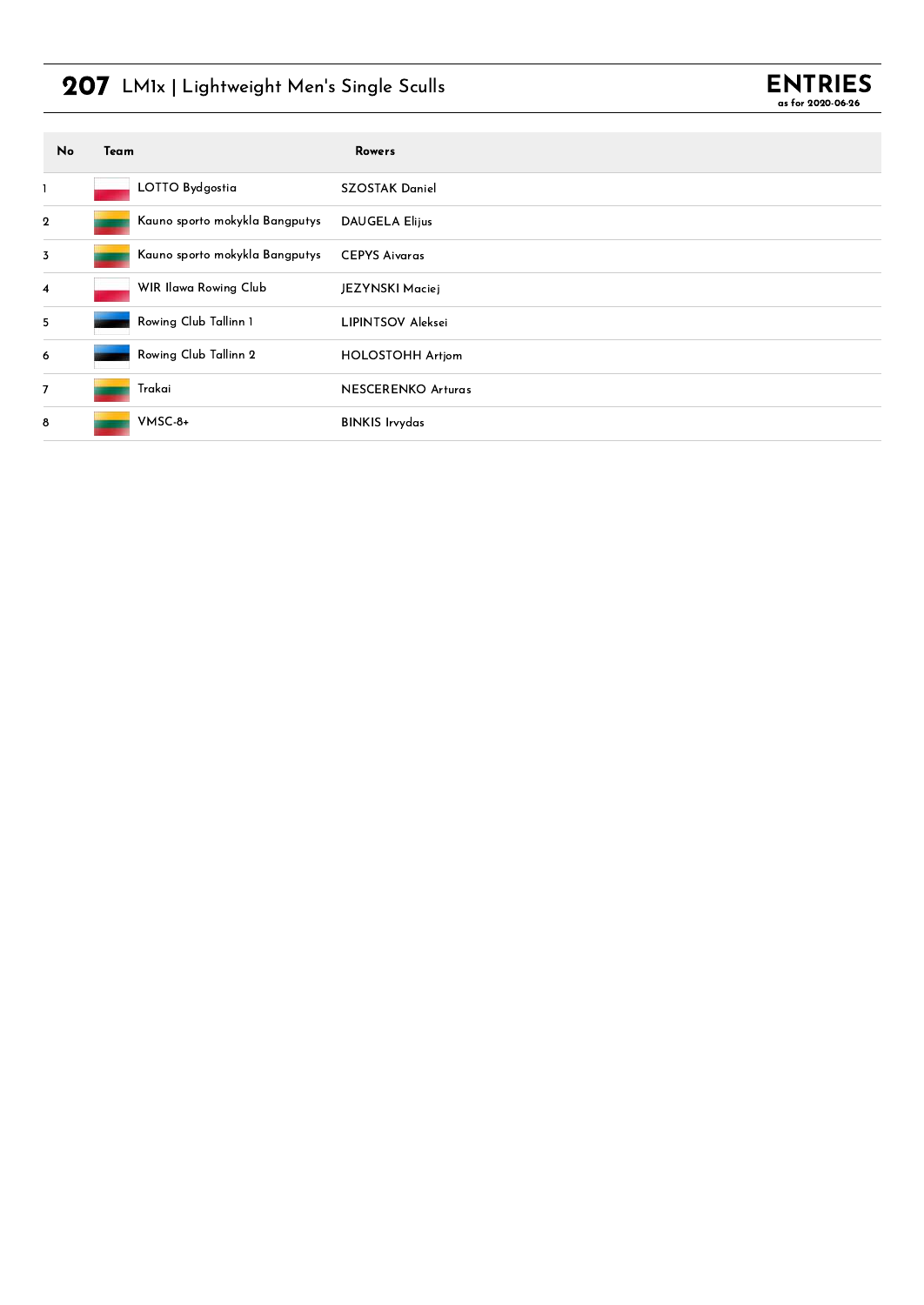### 208 W2x | Women's Double Sculls



| No                       | Team |                                | <b>Rowers</b>                                 |
|--------------------------|------|--------------------------------|-----------------------------------------------|
| 1                        |      | RC KALEV, Parnu                | NOMMSALU JANE-RIIN; VILBASTE KADRI            |
| 2                        |      | Kauno sporto mokykla Bangputys | NABAZAITE Emilija; DAMBRAUSKAITE Mija         |
| 3                        |      | IK Glorija                     | SENKUTE Viktorija; GINEVICIUTE Agne           |
| 4                        |      | Kauno sporto mokykla Bangputys | JUZENAITE Ugne; KAZLAUSKAITE Marty            |
| 5                        |      | Latvia                         | SVIRSKA Olga; BOLE Evita                      |
| 6                        |      | Trakai                         | VALCIUKAITE Milda; ADOMAVICIUTE Ieva          |
| $\overline{\phantom{a}}$ |      | Estonia, Parnu rowing club PAR | MITT Liisu; ALLTTOA Grete                     |
| 8                        |      | Klaipedos irklavimo centras    | SIMKUTE Karolina; KLUMBYTE Auguste            |
| 9                        |      | Lietuva                        | <b>BUDRYTE Domante; MIKALAUSKAITE Vytaute</b> |
| 10                       |      | Trakai                         | KIRSYTE Austeja; KIRSYTE Migle                |
| $\mathbf{1}$             |      | Estonia                        | KOLLO Rachel; LAANE Liisa-Marie               |
| 12                       |      | Jelgava BJSS                   | BAROVSKA Anete; FREIMANE Aleksandra           |
| 13                       |      | Poland                         | ZUKOWSKA Maria; KRYSTOCHOWICZ Adrianna        |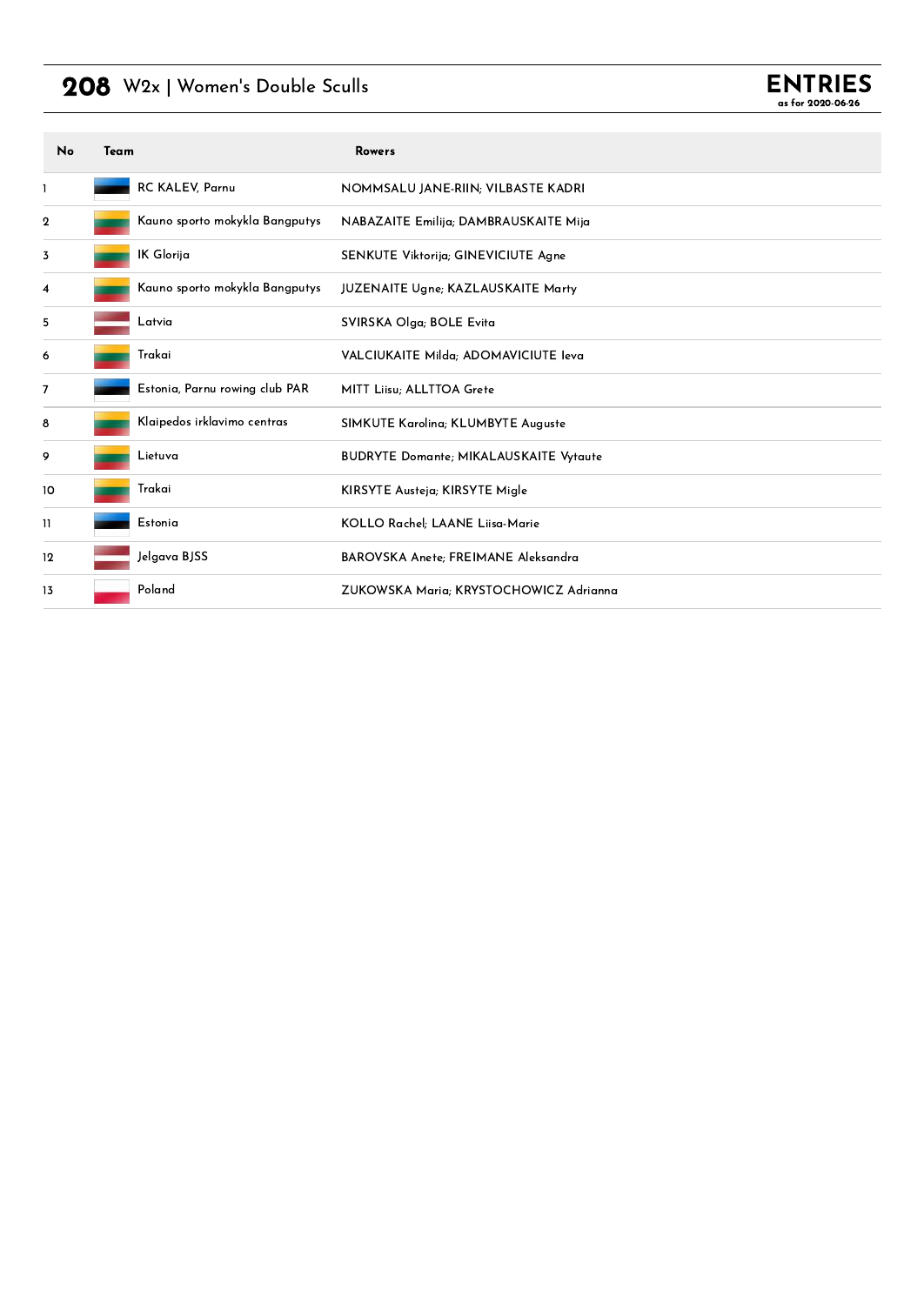## 209 M4- | Men's Four

| <b>ENTRIES</b>    |  |
|-------------------|--|
| as for 2020-06-26 |  |

| Team                        | <b>Rowers</b>                                                               |
|-----------------------------|-----------------------------------------------------------------------------|
| Klaipedos irklavimo centras | <b>BRUSOKAS Paulius; BABARSKAS Linas; URBONAS Ignas; SAPARAVICIUS Jonas</b> |
| Klaipedos irklavimo centras | BABARSKAS Edvardas; VENCKUS Valdas; MURAVJOV Artur; VAITKUNAS Tautyydas     |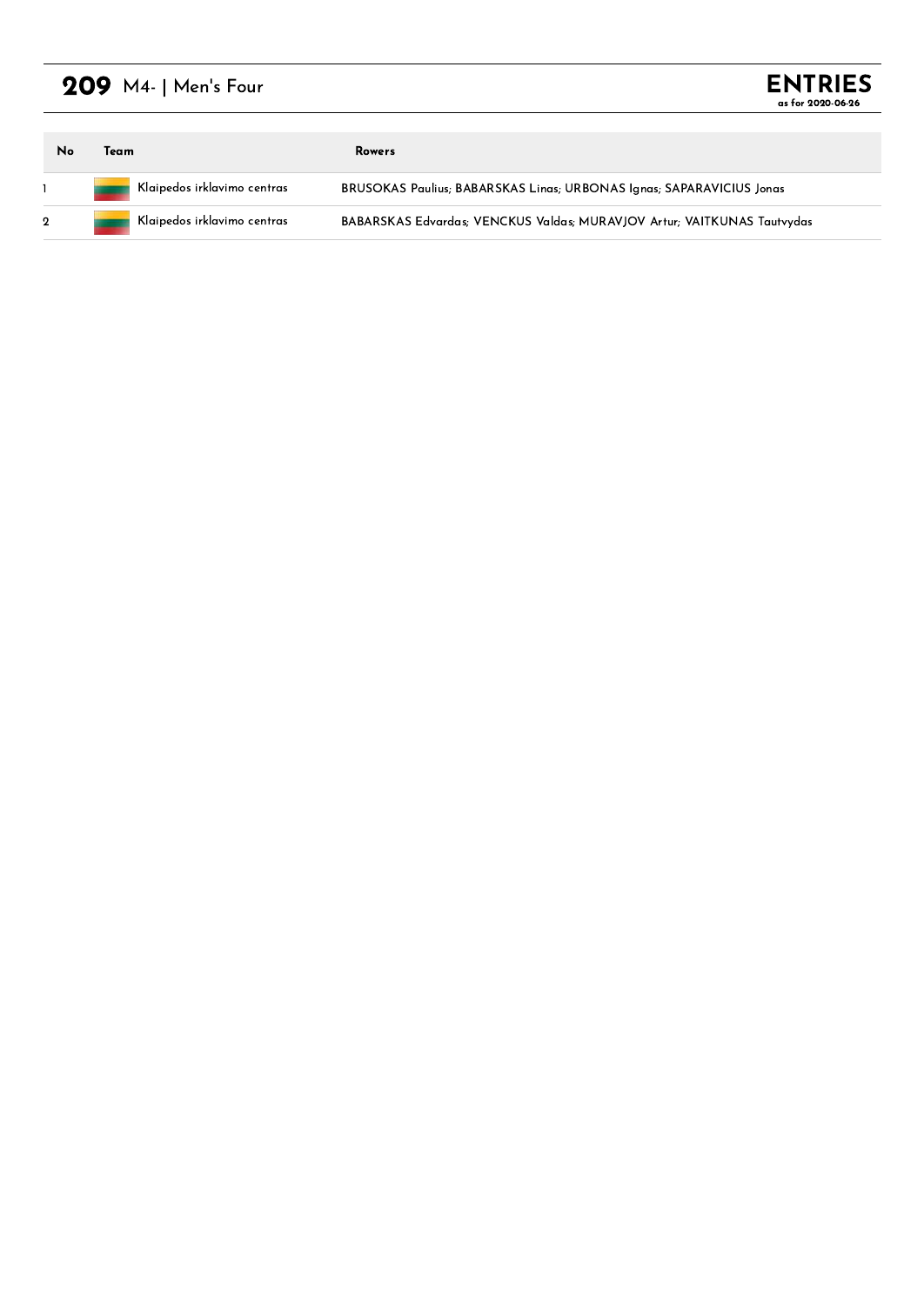### 210 W4x | Women's Quadruple Sculls



| <b>No</b>               | Team                                                    | Rowers                                                                       |
|-------------------------|---------------------------------------------------------|------------------------------------------------------------------------------|
|                         | LOTTO Bydgostia                                         | BLASZCZYK Monika; WASELA Paulina; SZCZERBA Zuzanna; KANIA Oliwia             |
| $\mathbf 2$             | Kauno r. sporto mokykla - Irklavimo<br>klubas Favoritas | CERNAUSKAITE Migle; ULECKAITE Auguste; SABLINKSAITE Auguste; AUGLYTE Silvija |
| 3                       | Jelgava BJSS                                            | MEIERE Ieva Kellija; KOKTA Sanija; RUDMIEZE Monta Anna; BUMBIERE Kristine    |
| $\overline{\mathbf{4}}$ | Germany, Potsdam                                        | TEICHMANN Ineke: FICHER Franziska: KERSTAN Klara: KOTITZ Anni                |
| 5                       | MSG SASS, Latvia                                        | PUTNINA Kristine; NIEDRA Dinija Paula; KRONE Austra; POHEVICA Laura          |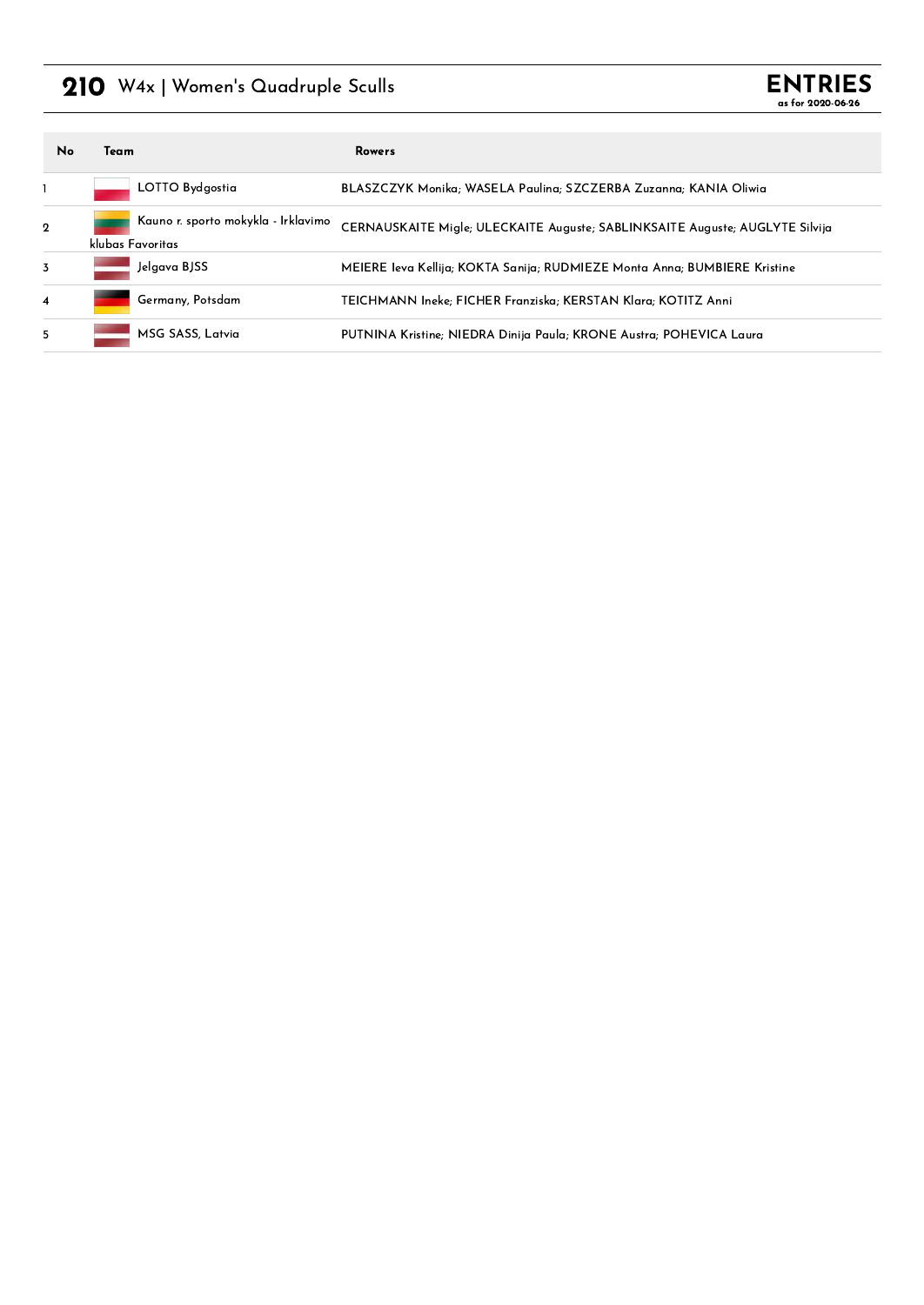## $211$  W8+ | Women's Eight

| <b>ENTRIES</b>    |  |
|-------------------|--|
| as for 2020-06-26 |  |

| No | Team          | Rowers                                                                                                                              |
|----|---------------|-------------------------------------------------------------------------------------------------------------------------------------|
|    | International | MUZICA Kristine; LUPIKA Vineta; ARON Katri; VITOLA Diana; OZOLA Mairita; LAPINA<br>Laila: ANSONE Inese: RIMKUS Vita: PASPARNE Iveta |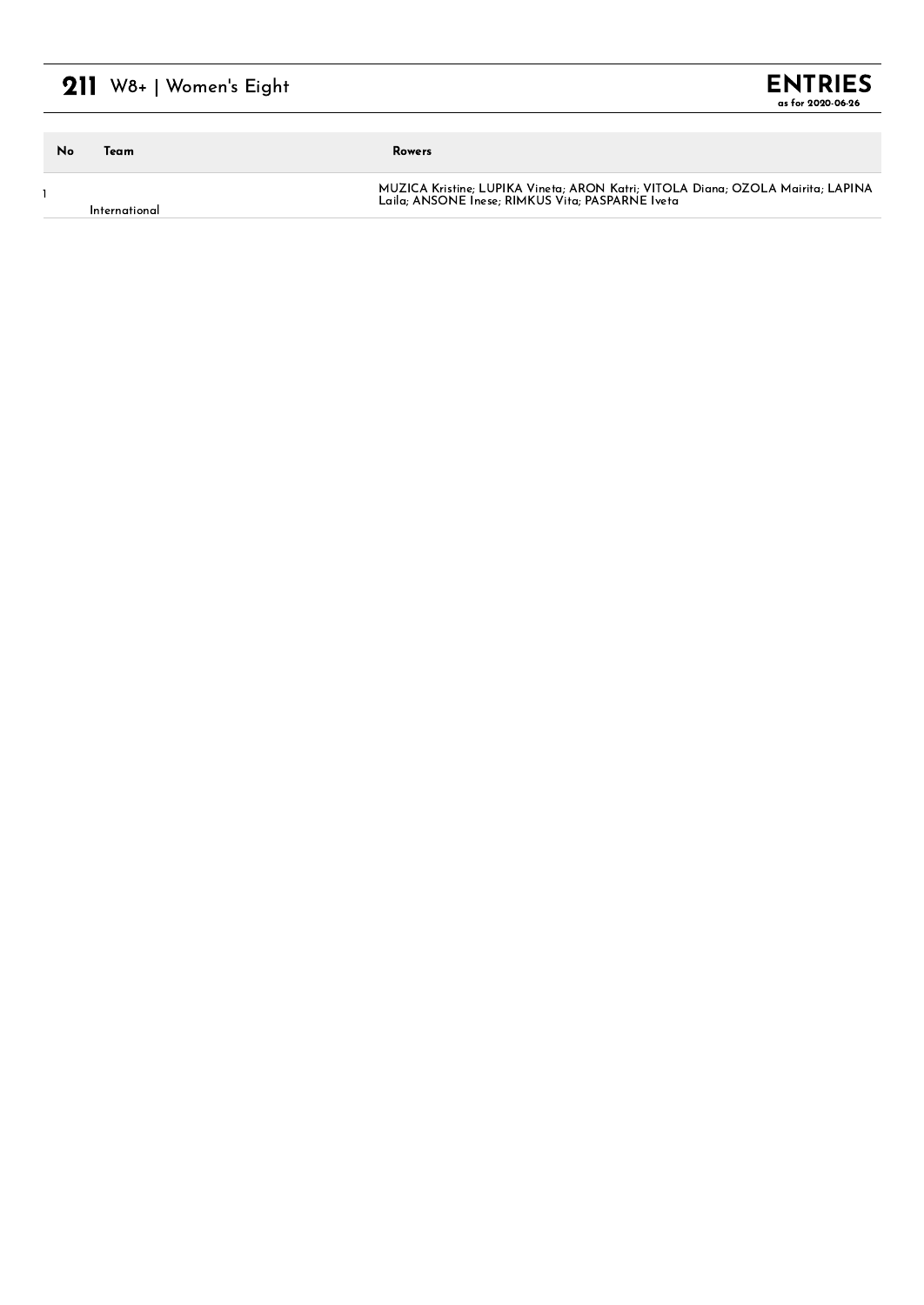## 212 LM2x | Lightweight Men's Double Sculls



| No             | Team                                        | Rowers                                       |
|----------------|---------------------------------------------|----------------------------------------------|
|                | RC KALEV, Parnu                             | KOPPEL ANDER; LOOT ELAR                      |
| $\mathbf{2}$   | Trakai                                      | <b>KAZLOVSKIJ Daniel; BENDINSKIS Karolis</b> |
| $\overline{3}$ | Kupiskio kuno kulturos ir sporto<br>centras | <b>LAURINAVICIUS Simonas; BARONAS Nojus</b>  |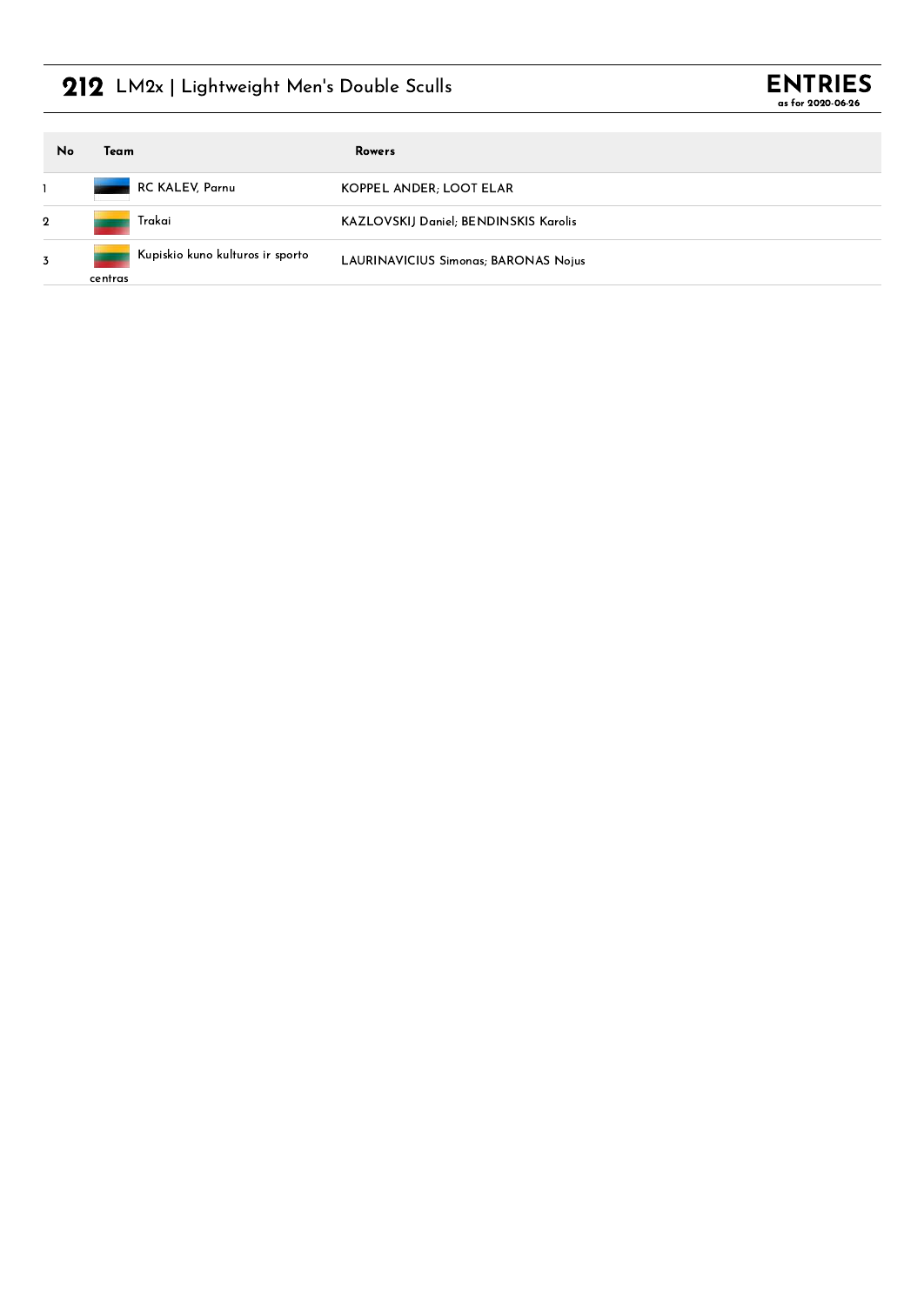### 213 M4x | Men's Quadruple Sculls

| No          | Team |                                 | <b>Rowers</b>                                                                                                      |
|-------------|------|---------------------------------|--------------------------------------------------------------------------------------------------------------------|
|             |      | Estonia                         | ORGSE Karl Kristofer; TIMMUSK Uku Siim; LEHEMETS Hannes; KIRADI Mark                                               |
| $\mathbf 2$ |      |                                 | Traku kuno kulturos ir sporto centras SUKAUSKAS Dominykas; BARKAUSKAS Juozas; JANCIAUSKAS Justas; BARKAUSKAS Jonas |
| 3           |      | LOTTO Bydgostia                 | KRZEWINSKI Radoslaw; KRZEWINSKI Radoslaw; SIEWASZEWICZ Adam; ZAKRZEWSKI Dawid                                      |
| 4           |      | LOTTO Bydgostia                 | WISNIEWSKI Wojciech; ZALEWSKI Artur; FRONTCZAK Mikolaj; ZAKRZEWSKI Dawid                                           |
| 5           |      | Estonia, Parnu rowing club PAR  | VOLMERSON Brenet; HUNT Ro; ALLIK Karel; RAUDKIVI Karl-Joosep                                                       |
| 6           |      | Kauno sporto mokykla Bangputys  | JAGMINAS Benas; PALIONIS Augustas; PALIONIS Kristupas; KUZMENKO Arnoldas                                           |
| 7           |      | <b>VMSC</b>                     | CERNEVICIUS Paulius; PRUSINSKAS Virgilijus; MASANAUSKAS Titas; MAROCKA Domantas                                    |
| 8           |      | Kauno sporto mokykla Bangputys  | DZIAUGYS Martynas; JANCIONIS Dominyk; NEMERAVICIUS Dovydas; ADOMAVICIUS Aurimas                                    |
| 9           |      | Tartu University Sport Club     | RUUSALEPP Karl August; KONSTANTINOV Nikita; KAMA Joonatan; JALAKAS Mark Theodor                                    |
| 10          |      | $V$ MSC-8+                      | NIENIUS Tauras; SIVICKIS Dominykas; LIUTKUS Zygimantas; BINKIS Irvydas                                             |
| 11          |      | Rowing and Canoening Club Tartu | VERI Mart; GLASER Aleksander; ORAV Karl-Joosep; KRISTHO Kaldmaa                                                    |
| 12          |      | Rowing and Canoening Club Tartu | SIIMAN Martin: TAMM Taavi: UIBO Markus: ULE Ken-Markus                                                             |
| 13          |      | Poland                          | SYNOWIEC Michal; WIECHEC Thomas; SEROKA Dawid; CHROSCIELEWSKI Dawid                                                |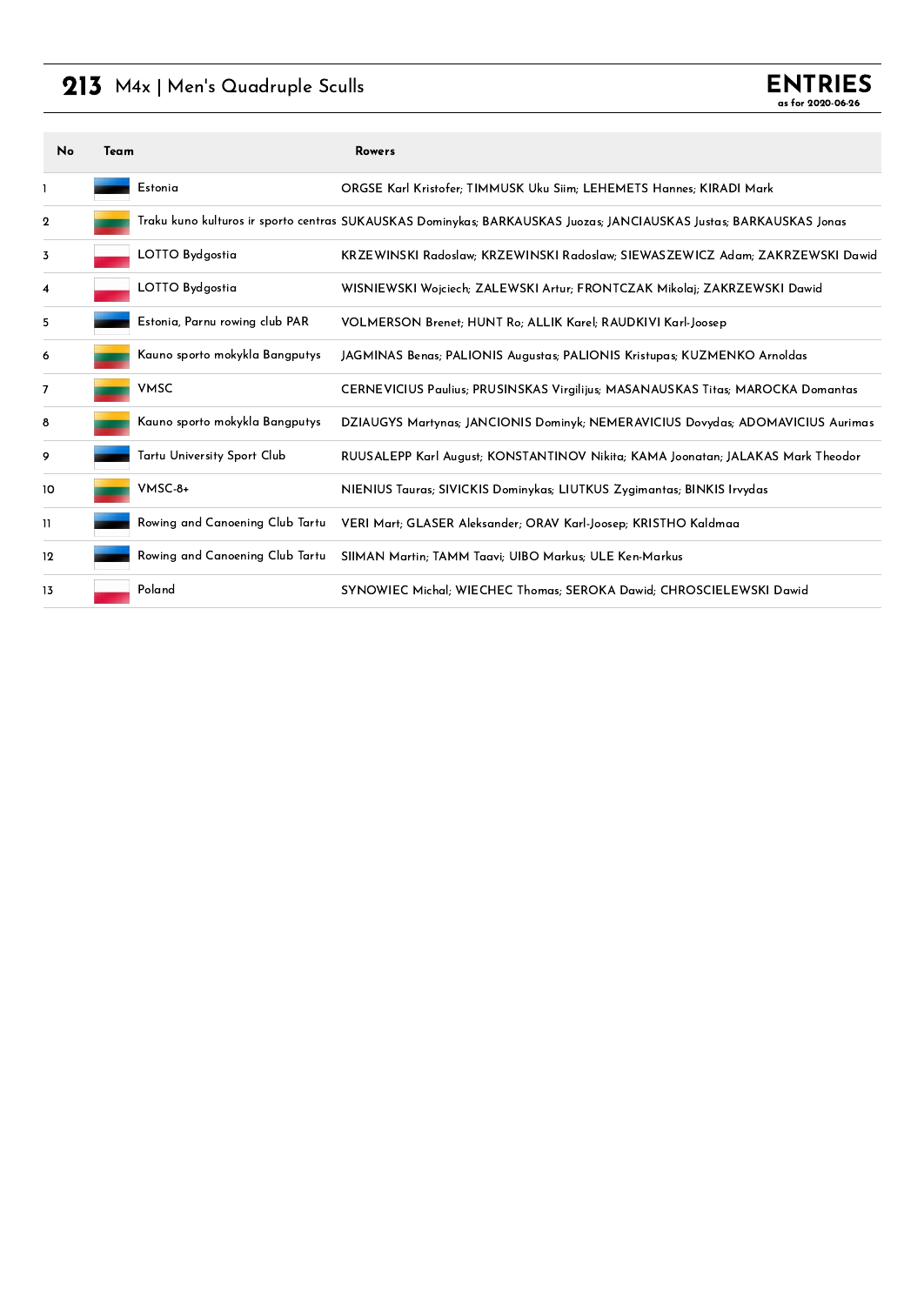## $214$  M8+ | Men's Eight

| No | Team |                                | Rowers                                                                                                                                                                                       |
|----|------|--------------------------------|----------------------------------------------------------------------------------------------------------------------------------------------------------------------------------------------|
|    |      | Kauno sporto mokykla Bangputys | GALISANSKIS Zvaimantas; KELMELIS Armandas; STANKUNAS Dovydas; STANKUNAS<br>Domantas; STANKUNAS Povilas; JUSKEVICIUS Mantas; BIELIAUSKAS Giedrius; ILONIS Saulius;<br><b>SUNKI ODAS Karol</b> |
| 2  |      | Klaipedos irklavimo centras    | SAPARAVICIUS Jonas; BRUSOKAS Paulius; BABARSKAS Linas; URBONAS Ignas; MURAVJOV<br>Artur: GRIKPEDIS Vilius: VOLKOVAS Benas: RAZMA Ramunas: SOKOLOVA Diana                                     |
|    |      | Klaipedos irklavimo centras    | UBARTAS Eimantas; ROMERIS Deimantas; GALDIKAS Adelaras; DONSKIS Dovydas;<br>VAITKUNAS Tautvydas; GEDRIMAS Rokas; BABARSKAS Edvardas; VENCKUS Valdas; PLAUSKA<br>Tomas                        |
| 4  |      | Trakai                         | KONDRATAVICIUS Vaidas; JAKUBOVSKIJ Domantas; USCILA Modestas; PREIDYS Kasperas;<br>BAREIKA Donatas; PAUNKSNIS Benas; NESCERENKO Arturas; GOLYSENKO Dominykas;<br><b>KAZLOVSKIJ Daniel</b>    |